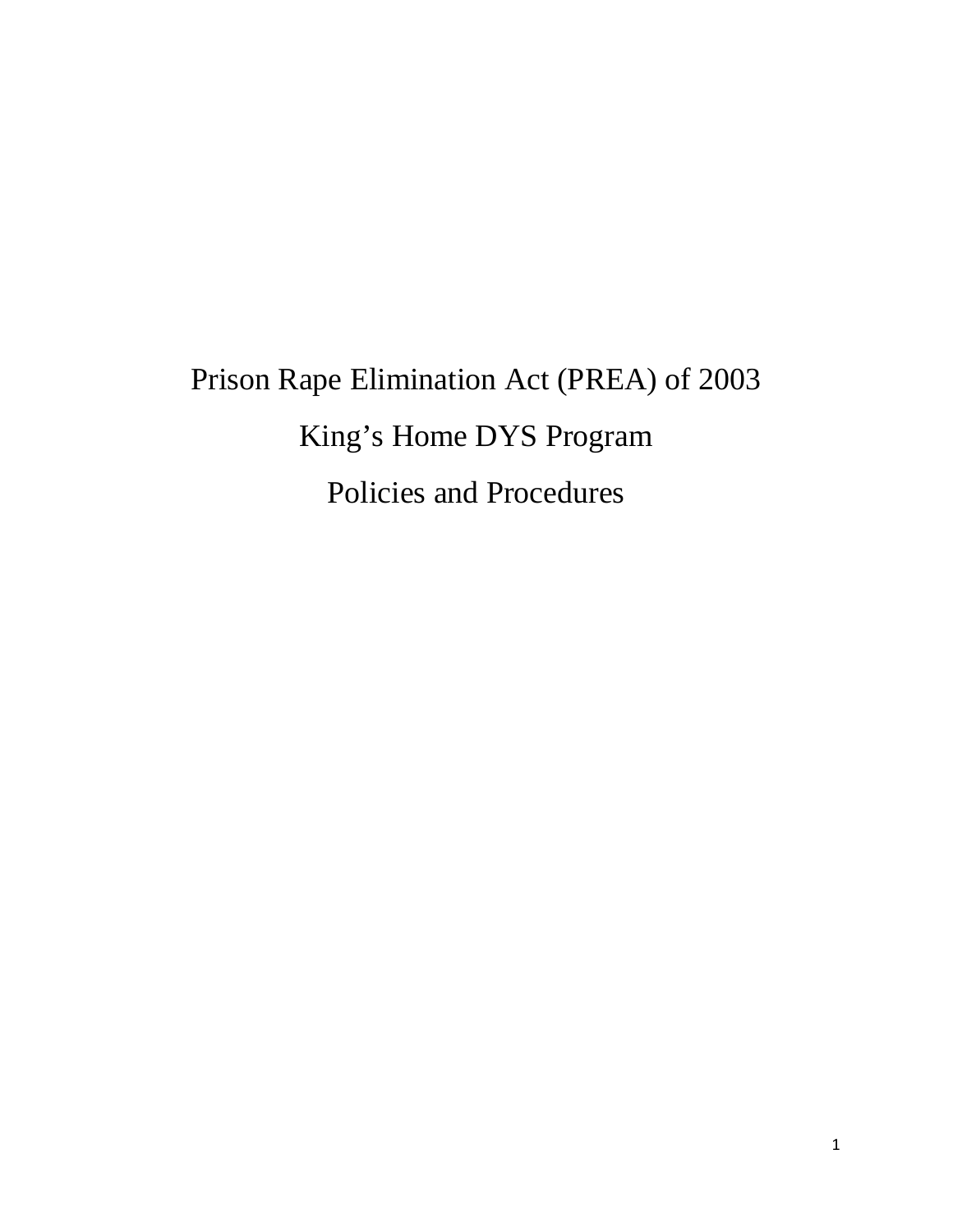# Table of Contents

| <b>Title</b>                                                           | <b>Page Number</b> |
|------------------------------------------------------------------------|--------------------|
| <b>Table of Contents</b>                                               | $2 - 3$            |
| Definitions                                                            | $4 - 5$            |
| 115.311-Zero Tolerance of Sexual Abuse and Sexual Harassment           | 6                  |
| 115.311- Designation of PREA Coordinator and PREA                      | 6                  |
| <b>Compliance Manager</b>                                              |                    |
| 115.312- Contracting with Other Entities for the Confinement           | 6                  |
| of Residents                                                           |                    |
| 115.313- Supervision and Monitoring                                    | 7                  |
| 115.315- Limits to Cross-Gender Viewing and Searches                   | 7                  |
| 115.316- Juveniles with Disabilities and Residents who are             | 8                  |
| <b>Limited English Proficient</b>                                      |                    |
| 115-317- Hiring and Promotion Decisions                                | $8-9$              |
| 115.318- Upgrades to Facilities and Technologies                       | 9                  |
| 115.321- Evidence Protocol and Forensic Medical Examiners              | 9                  |
| 115.322- Policies to Ensure Referrals of Allegations for Investigation | 10                 |
| 115.331- Employee Training                                             | 11                 |
| 115.332- Volunteer and Contractor Training                             | 11                 |
| 115.333- Juvenile Education                                            | 12                 |
| 115.334- Special Training Investigations                               | 12                 |
| 115.335- Specialized Training in Medical and Mental Health Care        | 13                 |
| 115.341- Obtaining Information from Residents                          | $13 - 14$          |
| 115.342- Placement of Residents in Housing, Bed, Program, Education,   | 14                 |
| and Work Assignments                                                   |                    |
| 115.351- Resident Reporting                                            | $14 - 15$          |
| 115.352- Exhaustion of Administrative Remedies                         | $15 - 16$          |
| 115.353- Resident Access to Outside Support Services and               | $16-17$            |
| <b>Legal Representation</b>                                            |                    |
| 115.354- Third Party Reporting                                         | 17                 |
| 115.361- Staff and Agency Reporting Duties                             | $17 - 18$          |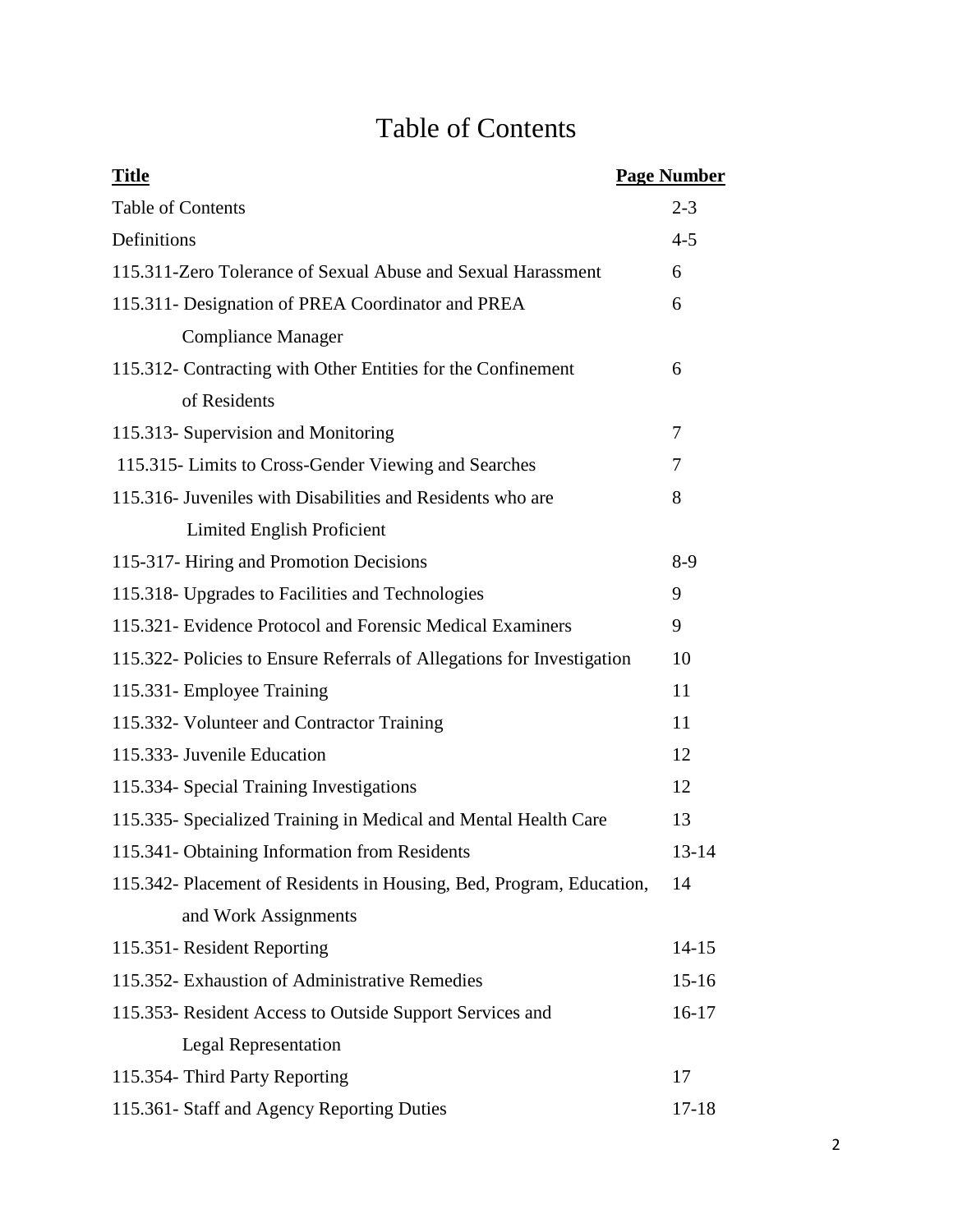| <b>Title</b>                                                    | <b>Page Number</b> |
|-----------------------------------------------------------------|--------------------|
| 115.362- Agency Protection Duties                               | 18                 |
| 115.363- Reporting to Other Confinement Facilities              | 18                 |
| 115.364- Staff First Responder Duties                           | 18-19              |
| 115.365- Coordinated Response                                   | 19                 |
| 115.366- Preservation of Ability to Protect Residents from      | 19                 |
| <b>Contact with Abusers</b>                                     |                    |
| 115.367- Agency Protection Against Retaliation                  | 19-20              |
| 115.368- Post Allegation Protective Custody                     | 20                 |
| 115.371- Criminal and Administrative Agency Investigations      | $20 - 21$          |
| 115.372- Evidentiary Standard for Administrative Investigations | 21                 |
| 115.373- Reporting to Residents                                 | $21 - 22$          |
| 115.376- Disciplinary Sanctions for Staff                       | 22                 |
| 115.377- Corrective Action for Contractors and Volunteers       | 22                 |
| 115.378- Interventions and Disciplinary Sanctions for Residents | 23                 |
| 115.381 - Medical and Mental Health Screenings                  | 23-24              |
| 115.382- Access to Emergency Medical and Mental Health Services | 24                 |
| 115.383- Ongoing Medical and Mental Health Care for Sexual      | $24 - 25$          |
| <b>Abuse Victims and Abusers</b>                                |                    |
| 115.386- Sexual Abuse Incident Reviews                          | 25                 |
| 115.387- Data Collection                                        | $25 - 26$          |
| 115.388- Data Review for Collective Action                      | 26                 |
| 115.389- Data Storage, Publication, and Destruction             | 26                 |
| 115.393- Audits of Standards                                    | 26                 |
| 115.401- Frequency and Scope of PREA Audits                     | 27                 |
| 115.402- Auditor Qualifications                                 | 27                 |
| 115.403- Audit Content and Findings                             | 27                 |
| 115.404- Audit Corrective Action Plan                           | 27-28              |
| 115.405- Audit Appeals                                          | 28                 |
| 115.501- State Determination and Certification of Compliance    | 28                 |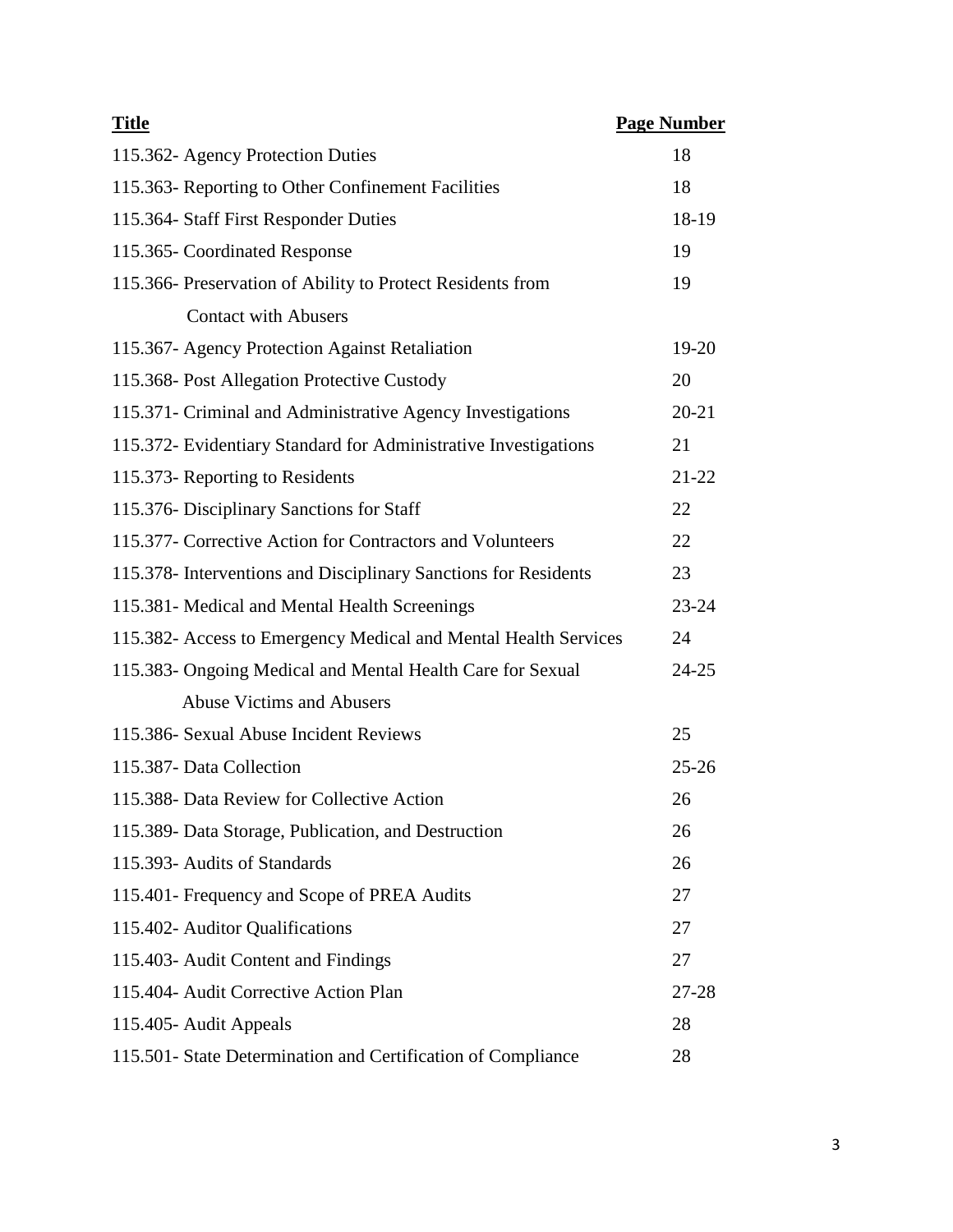## **Definitions**

**Agency** *-* The unit of a state, local, corporate, or nonprofit authority, or of the Department of Justice, with direct responsibility for the implementation of policy as set by the governing, corporate, or nonprofit authority; and for the operation of any Facility that confines inmates, detainees, or residents.

**Aggressor**- A person committing a sexual assault against another person.

**Cross-Gender**- A staff member who is the opposite gender of the juvenile.

**Exigent Circumstances**- Any set of temporary and unforeseen circumstances that require immediate action in order to combat a threat to the security or institutional order of a Facility.

**Facility**- A place, institution, building (or part thereof), set of buildings, structure, or area (whether or not enclosing a building or set of buildings) that is used by an Agency for the confinement of Juveniles.

**First Responder**- The first staff member to respond to an allegation of Sexual Abuse and Assault.

**Gender Nonconforming**- A person whose appearance or manner does not conform to traditional societal gender expectations.

**Intersex**- A person whose sexual or reproductive anatomy or chromosomal pattern does not seem to fit typical definitions of male or female. Intersex medical conditions are sometimes referred to as disorders of sex development.

**Juvenile**- Any person under the age of 18, unless under adult court supervision, confined or detained in a detention or confinement Facility.

**Minimally Credible**- When any evidence exists to support the possibility that a sexual assault has occurred.

**Pat-down search**- A running of the hands over the clothed body of an inmate, detainee, or Juvenile by an employee to determine whether the individual possesses contraband.

**Qualified Facility Staff Member**- An individual who has been screened for appropriateness to serve in the role of Victim Advocate and has received education on sexual assault and forensic examination issues in general.

**Rape**- Any DYS/contract service provider employee who engages in Sexual Conduct with a person who is in the custody of the Department of Youth Services is guilty of Rape. Any person, Juvenile or adult, who engages in sexual intercourse, including deviate sexual intercourse with a member of the opposite or same sex by forcible compulsion, is guilty of Rape.

**Rape Crisis Center**- An entity that provides intervention and related assistance to all aged victims of Sexual Abuse and Assault.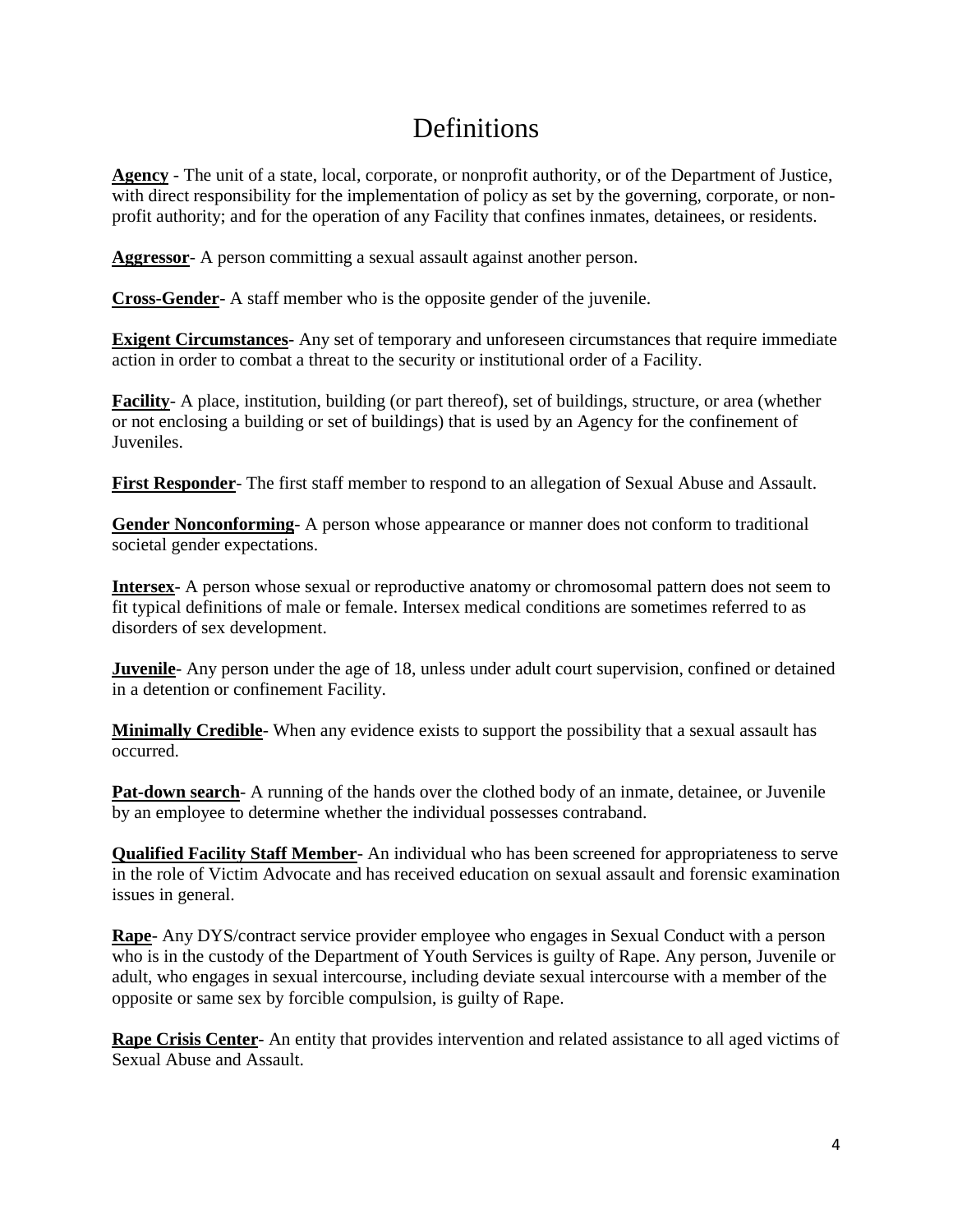**Sexual Abuse (Assault)**- Any contact between the sex organ of one person and the sex organ, mouth or anus of another person, or any intrusion of any part of the body of one person, or of any object into the sex organ, mouth or anus of another person, by the use of force or threat of force.

**Sexual Conduct**- Any act of intercourse between persons; or any other physical contact with a person's unclothed genitals, pubic area, buttocks, breast or breasts of a female, whether alone or between members of the same or opposite sex in an act of sexual arousal, gratification, perversion or abuse.

#### **Sexual Harassment**-

1) Repeated and unwelcome sexual advances, requests for sexual favors, or verbal comments, gestures, or actions of a derogatory or offensive sexual nature by one inmate, detainee, or Juvenile directed toward another; and

2) Repeated verbal comments or gestures of a sexual nature to an inmate, detainee, or Juvenile by a staff member, contractor, or volunteer, including demeaning references to gender, sexually suggestive or derogatory comments about body or clothing, or obscene language or gestures.

**Sexual Misconduct**- Any behavior or act of a sexual nature directed toward a Juvenile by an employee, contract staff, or volunteer. Such acts or behavior include acts or attempts to commit acts of Sexual Abuse(Assault), Sexual Conduct, unlawful sexual relations, Sexual Harassment, occurrences of indecent exposure, or staff voyeurism for sexual gratification. It also includes conversations and correspondence that demonstrate or suggest a romantic or intimate relationship between a youth resident and the employee, contract staff or volunteer. The legal concept of "consent" does not exist between departmental employees and Juveniles; any sexual behavior between them constitutes sexual misconduct and shall subject the employee to disciplinary and/or to prosecution under the law.

**Sexual Victimization**- A collective term used to describe any acts of sexual violence perpetrated against a Juvenile.

**Strip Search**- A search that requires a person to remove or arrange some or all clothing so as to permit a visual inspection of the person's breasts, buttocks, or genitalia.

**Transgender**- A person whose gender identity (i.e., internal sense of feeling male or female) is different from the person's assigned sex at birth.

**Victim Advocate**- An individual whose primary purpose is the rendering of advice or assistance to victims of Sexual Abuse and Assault and who has documented training in the counseling of sexual assault victims issued by an approved provider.

**Vulnerability Assessment**- An assessment which serves to identify physical plant and operational issues that exist within our institutions that creates vulnerabilities for sexual assaults to occur.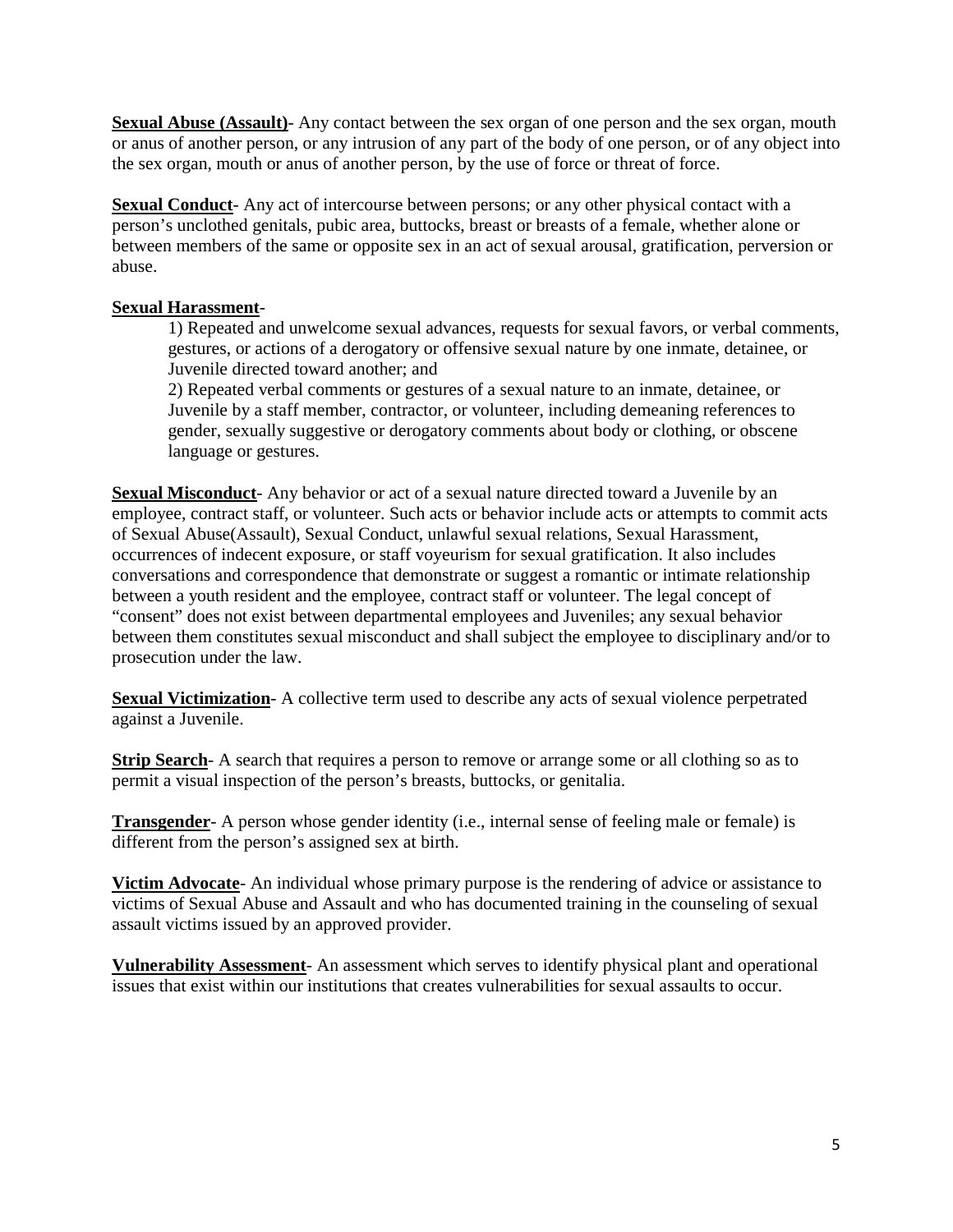## Policies and Procedures

*The following Prison Rape Elimination Act policies are only mandated for King's Home DYS Program. King's Home DHR program is excused from all of these policies.* 

#### **115.311- Zero Tolerance of Sexual Abuse and Sexual Harassment**

King's Home complies with the Prison Rape Elimination Act of 2003 which establishes a zero tolerance standard for the incidence of youth sexual assault and rape; makes prevention of youth sexual assault and sexual harassment a top priority in each corrections facility; implements policies for the detection, prevention, and punishment of prison rape; increases available data and information of the incidence of youth sexual assault and sexual harassment; standardizes the definitions used for data collection; increases accountability of corrections officials who fail to detect, prevent, reduce and punish prison rape; and protects the Eighth Amendment rights of King's Home youth. King's Home will respond immediately to allegations, fully investigate reported incidents, pursue disciplinary action, and refer for criminal investigation and prosecution of those who perpetrate such conduct. (115.311)

#### **115.311- Designation of PREA Coordinator and PREA Compliance Manager**

The DYS Counselor of King's Home serves as the PREA Coordinator/Compliance Manager. The PREA coordinator shall have sufficient time and authority to develop, implement, and oversee agency efforts to comply with the PREA standards in its facility. The Coordinator will assume all responsibilities from the standards for the PREA Coordinator and PREA Compliance Manager (115.311)

#### **115.312- Contracting with Other Entities for the Confinement of Residents**

It is the policy of King's Home to ensure that sexual activity between staff and youth, volunteers or contract personnel and youth, regardless of consensual status, is prohibited and subject to administrative and criminal disciplinary sanctions. King's Home staff and volunteers are trained on maintaining professional relationships with youth as well as learning to detect inappropriate relationships in the facility. All employees, volunteers and independent contractors are expected to have a clear understanding that the King's Home strictly prohibits any type of sexual relationship with a youth under department supervision. Such conduct is considered to be a serious breach of the standards of conduct and these relationships will not be tolerated. Engaging in a personal and/or sexual relationship will result in employment termination and/or termination of the contractual or volunteer status. As a DYS contracted facility, King's Home shall comply with the PREA standards and agree to be monitored for PREA compliance. (115.312)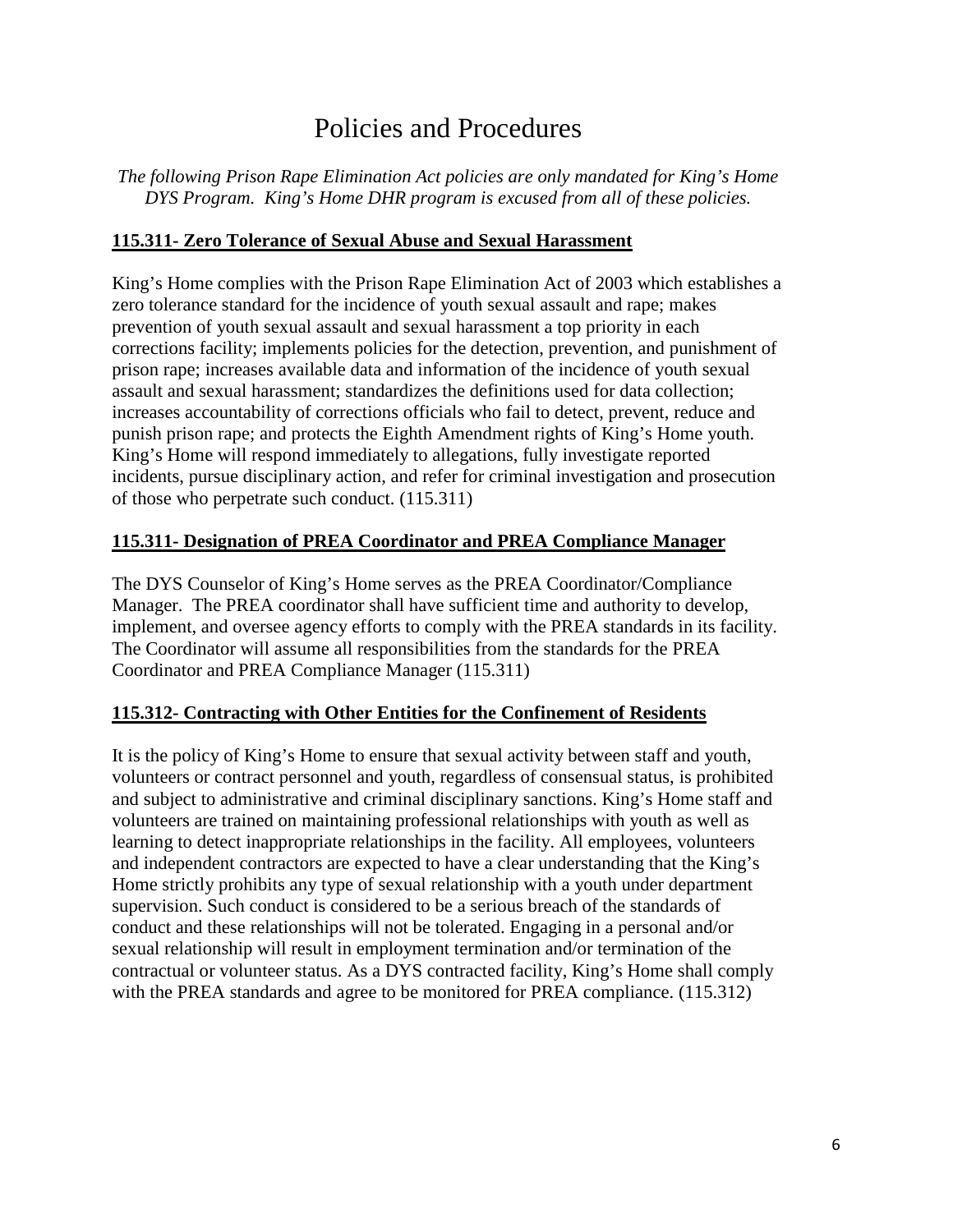#### **115.313- Supervision and Monitoring**

King's Home's PREA Coordinator, Home Coordinator, and/or the Assistant Home Coordinator will conduct random and unannounced walkthroughs of the facility to identify and deter staff sexual abuse and sexual harassment. Random walkthroughs will occur at King's Home facility both on day and night shifts. Other staff members are prohibited from alerting their peers of these random walkthroughs. These walkthroughs will be documented using DYS Form 115.313 Supervisory Monitoring Log and stored in the DYS Counselor of King's Home's office for accessibility. (115.313)

Every two weeks King's Home Assistant Home Coordinator shall develop, implement, and document a staffing plan that provides adequate levels of staffing to protect youth against sexual assault. Staff /youth ratios shall be 1:8 during youth waking hours and 1:12 during youth sleeping hours except during limited and discreet exigent circumstances, which shall be fully documented by the Home Coordinator or the Assistant Home Coordinator. Only direct care staff shall be included in these ratios. Male and female staff ratios must be correctly maintained with at least one male staff on every shift since it is a male facility. Once the staffing plan is created, the Home Coordinator will review the plan to ensure it is completed correctly before posting it in the staff office (115.313).

King's Home uses visual and auditory supervision. Both youth hallways have motion detectors to ensure youth are where they should be at all times. All communication devices and monitoring equipment shall be maintained in good working order. Radios and land line telephones shall be fully accessible to staff in each living unit (115.313).

#### **115.315- Limits to Cross-Gender Viewing and Searches**

Youth searches will be conducted by male staff only. Female staff shall not conduct patdown, strip, or body cavity searches except in exigent circumstances. If there are exigent circumstances, female staff shall have a witness and document and justify all crossgender searches by completing DYS Form 115.315 and submit the form to King's Home PREA Coordinator. (115.315)

It is the policy of King's Home to enable youth to shower, perform bodily functions, and change clothing in private. Female staff members will announce their presence when entering the facility and youth will be required to change in the restrooms located on each unit. (115.315)

It is the policy of King's Home to never search or physically examine a transgender or intersex youth for the sole purpose of determining the youth's genital status. If the youth's genital status is unknown, it may be determined during conversations with the youth, by reviewing medical records, or, if necessary, by learning that information as part of a broader medical examination conducted in private by a medical practitioner. (115.315)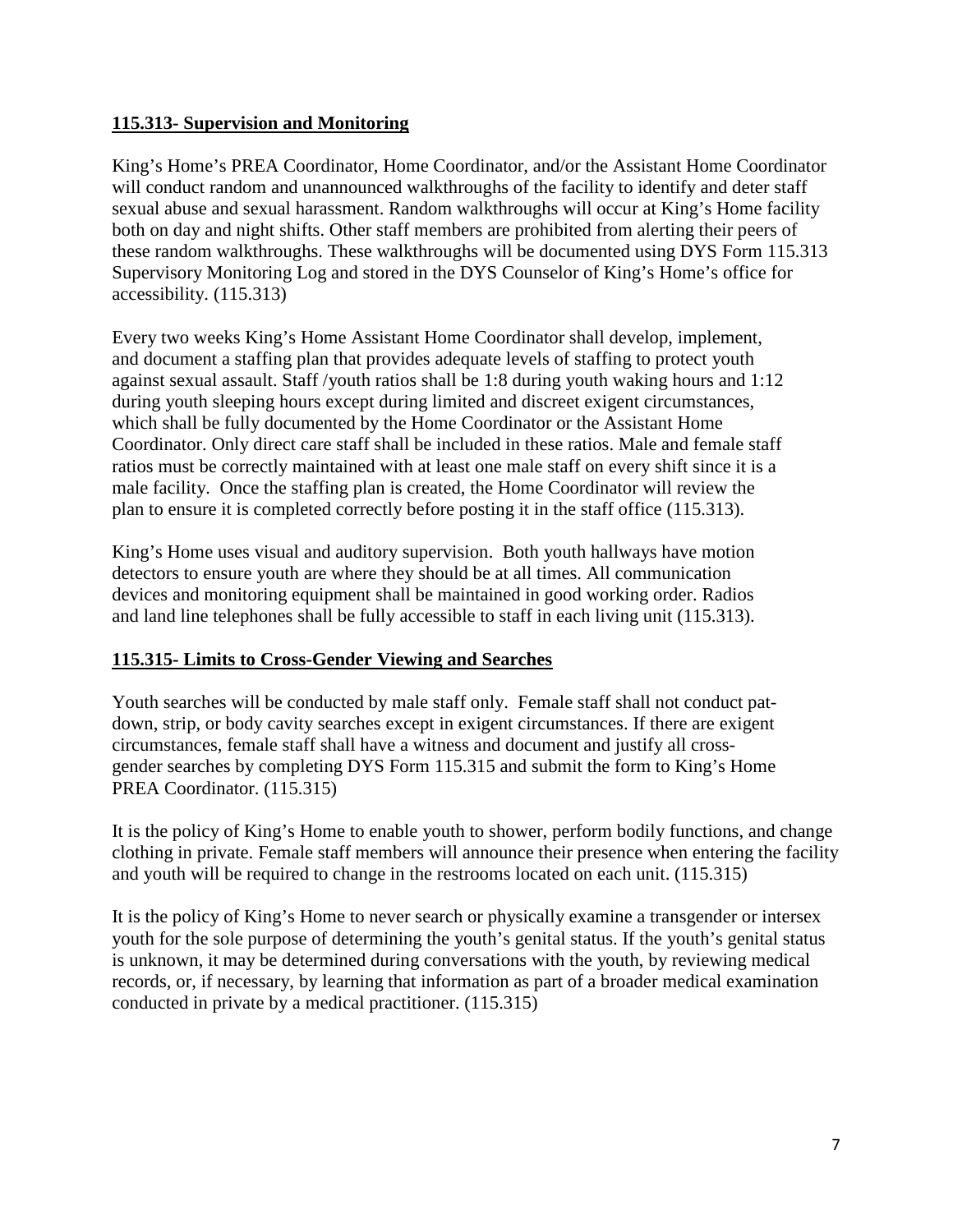#### **115.316- Juveniles with Disabilities and Residents who are Limited English Proficient**

The King's Home shall take appropriate steps to ensure that youth with disabilities (including, for example, youth who are deaf or hard of hearing, those who are blind or have low vision, or those who have intellectual, psychiatric, or speech disabilities), have an equal opportunity to participate in or benefit from all aspects of the facilities efforts to prevent, detect, and respond to sexual abuse and sexual harassment. (115.316)

King's Home shall take reasonable steps to ensure meaningful access to all aspects of the facilities efforts to prevent, detect, and respond to sexual abuse and sexual harassment to youth who are limited English proficient, including steps to provide interpreters who can interpret effectively, accurately, and impartially, both receptively and expressively, using any necessary specialized vocabulary. King's Home shall not rely on youth interpreters, youth readers, or other types of youth assistants except in limited circumstances where an extended delay in obtaining an effective interpreter could compromise the youth's safety. (115.316)

King's Home has Spanish speaking employees who have agreed to provide interpretation services for intakes, PREA orientation, as well as any other PREA affiliated instances that may occur. (115.316)

#### **115-317- Hiring and Promotion Decisions**

King's Home, in compliance with the Prison Rape Elimination Act of 2003, adheres to PREA standard 115.317 (Hiring and Promotion Decisions) that King's Home shall not hire or promote anyone, or enlist the services of any contractor, who has been convicted of engaging or attempting to engage in sexual activity in the community facilitated by force, overt or implied threats of force, or coercion, or if the victim did not consent or was unable to consent or refuse; or has been civilly or administratively adjudicated to have engaged in such activity. (115.317)

King's Home Human Resources department shall consider any incidents of sexual harassment, as defined by PREA, in determining whether to hire or promote anyone, or to enlist the services of any contractor, who may have contact with residents. Before hiring new employees who may have contact with residents, King's Home shall: (1) Perform a criminal background records check; (2) Consult any child abuse registry maintained by the State or locality in which the employee would work; and (3) Consistent with Federal, State, and local law, make its best efforts to contact all prior institutional employers for information on substantiated allegations of sexual abuse or any resignation during a pending investigation of an allegation of sexual abuse. (115.317)

King's Home shall also perform a criminal background records check, and consult applicable child abuse registries, before enlisting the services of any contractor who may have contact with residents. King's Home shall conduct criminal background records checks at least every five years on current employees and contractors who may have contact with residents. Material omissions regarding such misconduct, or the provision of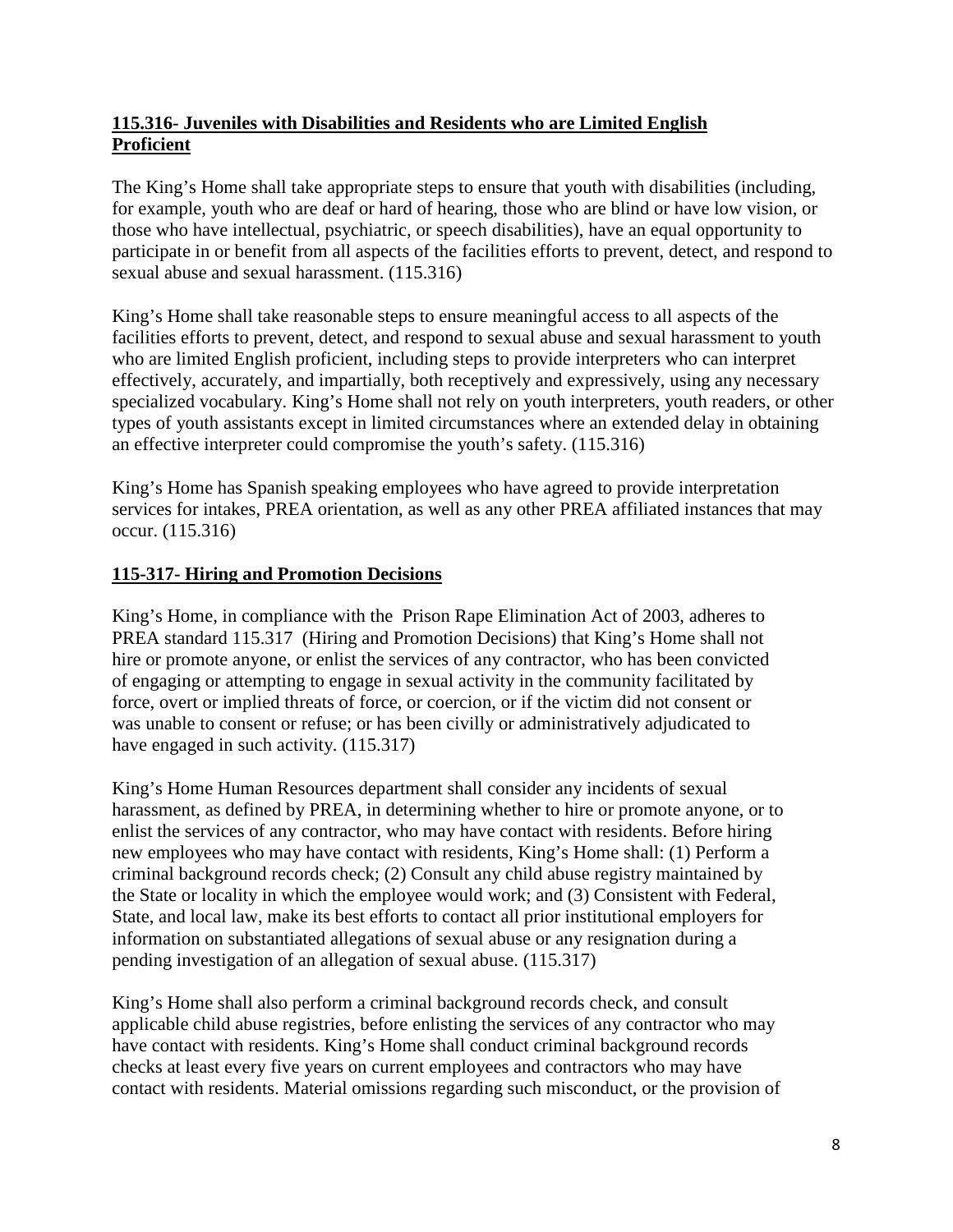materially false information, shall be grounds for termination. Unless prohibited by law, King's Home will provide information on substantiated allegations of sexual abuse or sexual harassment involving a former employee upon receiving a request from an institutional employer for whom such employee has applied to work. (115.317)

#### **115.318- Upgrades to Facilities and Technologies**

It is the policy of King's Home to consider the effect of the design, acquisition, expansion, or modification upon its ability to protect youth from sexual abuse when designing or acquiring any new facility or in planning any substantial expansion or modification of existing facilities. It is the policy of King's Home to consider how such technology may enhance the agency's ability to protect youth from sexual abuse when installing or updating a video monitoring system, electronic surveillance system, or other monitoring technology. (115.318)

The King's Home staff utilizes visual and listening supervision. Each hallway in the facility has a movement monitor to ensure all residents stay in their rooms at specified times. All communication devices and monitoring equipment shall be maintained in good working order. Radios and land line telephones shall be fully accessible to staff in each living unit. (115.318)

#### **115.321- Evidence Protocol and Forensic Medical Examiners**

When King's Home is made aware of a sexual abuse situation, the King's Home administrative investigation team will meet to discuss the report of the situation before alerting law enforcement. The investigative team will consist of the PREA Coordinator, Home Coordinator, Assistant Home Coordinator, Executive Director, and any other administration available. Upon review of the report made, the investigative team will decide if the report has validity. If the team decides there is validity, they shall refer the investigation to the Shelby County Police Department. (115.321)

King's Home will ensure that residents who experience sexual abuse will be transported to the Rape Crisis Center to receive forensic medical examinations, without financial cost. If a Sexual Assault Nurse Examiner or Sexual Assault Forensic Examiner is available, King's Home staff will request that the resident be examined by that staff person and that a uniform evidence protocol is followed. If SAFEs or SANEs cannot be made available, the examination can be performed by other qualified medical practitioners. King's Home will document its efforts to provide SAFEs or SANEs. (115.321)

King's Home will also have access to secure services from a victim advocate or similarly qualified individual who works for the Rape Crisis Center. The Rape Crisis Center shall offer victim advocate training to King's Home staff. If so requested by the youth, the victim advocate, qualified agency staff member, or qualified community-based organization staff member will accompany and support the youth through the forensic medical examination process and investigatory interviews and will provide emotional support, crisis intervention, information, and referrals. Documentation will be maintained in the youth's confidential medical file. (115.321)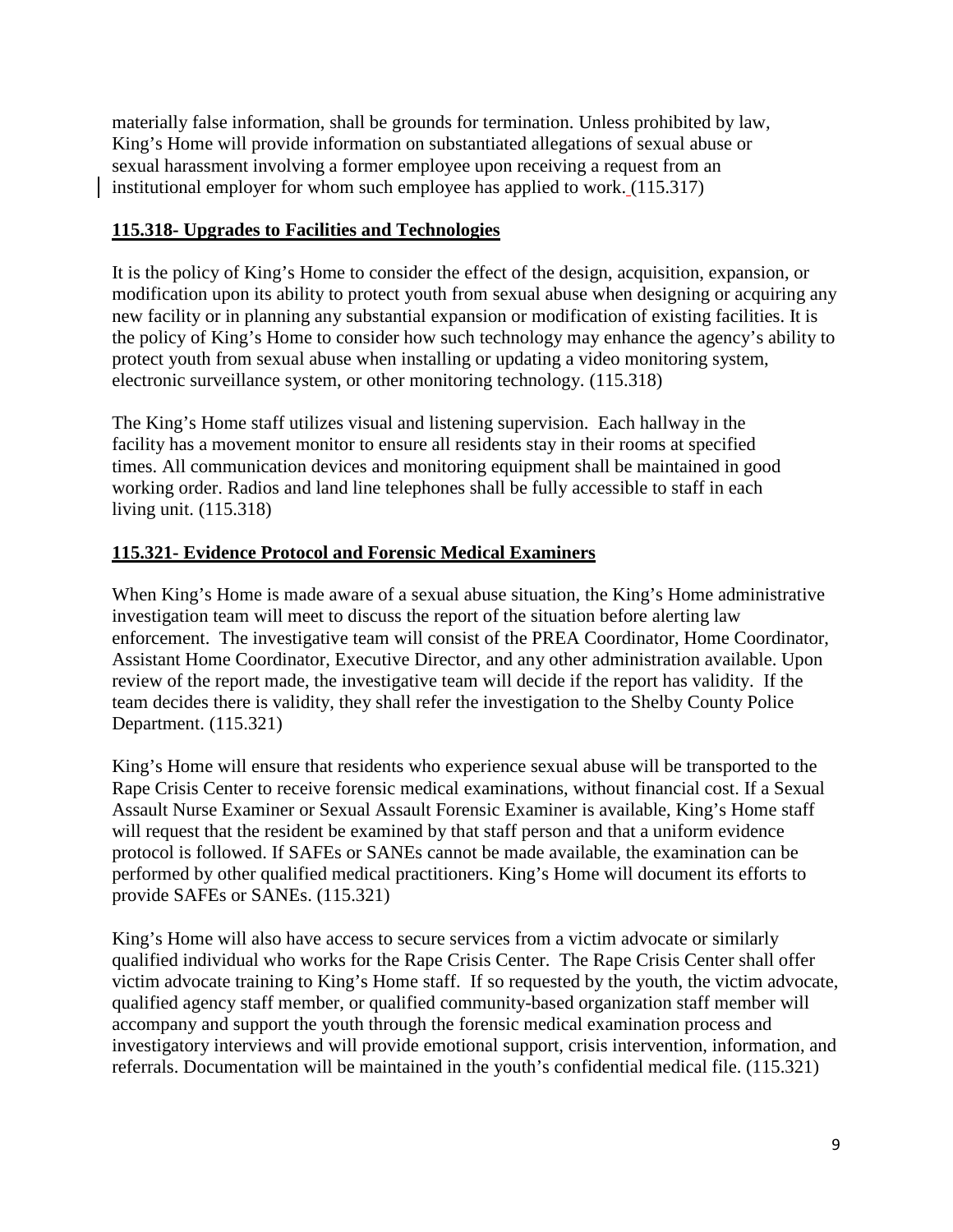#### **115.322- Policies to Ensure Referrals of Allegations for Investigation**

It is the policy of the King's Home to ensure that an administrative and/or criminal investigation is completed for all allegations of sexual abuse and sexual harassment. All youth grievances of sexual harassment or sexual abuse are submitted to the PREA Coordinator, unless the allegation is against the PREA Coordinator, in which case the grievance will be submitted to the Home Coordinator which will then be given to the Executive Director. When King's Home is made aware of a sexual abuse situation, the King's Home investigative team will meet to discuss the report of the situation before alerting law enforcement. The investigative team will consist of the PREA Coordinator, Home Coordinator, Assistant Home Coordinator, Executive Director, and any other administration available. Upon review of the report made, the investigative team will decide if the report has validity. If the team decides there is validity, they shall refer the investigation to the Shelby County Police Department. Administrative investigations will include an effort to determine whether staff actions or failures to act contributed to the abuse; and will be documented in written reports that include a description of the physical and testimonial evidence, the reasoning behind credibility assessments, and investigative facts and findings. (115.322)

Criminal investigations will be documented by the Shelby County Police Department in a written report that contains a thorough description of physical, testimonial, and documentary evidence and has attached copies of all documentary evidence where feasible. Substantiated allegations of conduct that appears to be criminal will be referred for prosecution. The investigating entity (the Shelby County Police Department) will be responsible for conducting the investigation and determine if criminal activity occurred. Investigators will gather and preserve direct and circumstantial evidence, including any available physical and DNA evidence and any available electronic monitoring data; will interview alleged victims, suspected perpetrators, and witnesses; and will review prior complaints and reports of sexual abuse involving the suspected perpetrator. (115.322)

When the quality of evidence appears to support criminal prosecution, the investigative agency will conduct compelled interviews only after consulting with prosecutors as to whether compelled interviews may be an obstacle for subsequent criminal prosecution. The credibility of an alleged victim, suspect, or witness will be assessed on an individual basis and will not be determined by the person's status as a youth in programming or staff member. No agency will require a youth who alleges sexual abuse to submit to a polygraph examination or other truth telling device as a condition for proceeding with the investigation of such an allegation. King's Home will proceed with the necessary action upon receipt of the findings of the investigation. (115.322)

Documentation of all referrals for investigation will be maintained. The policy of King's Home shall be published on the facility's website. (115.322)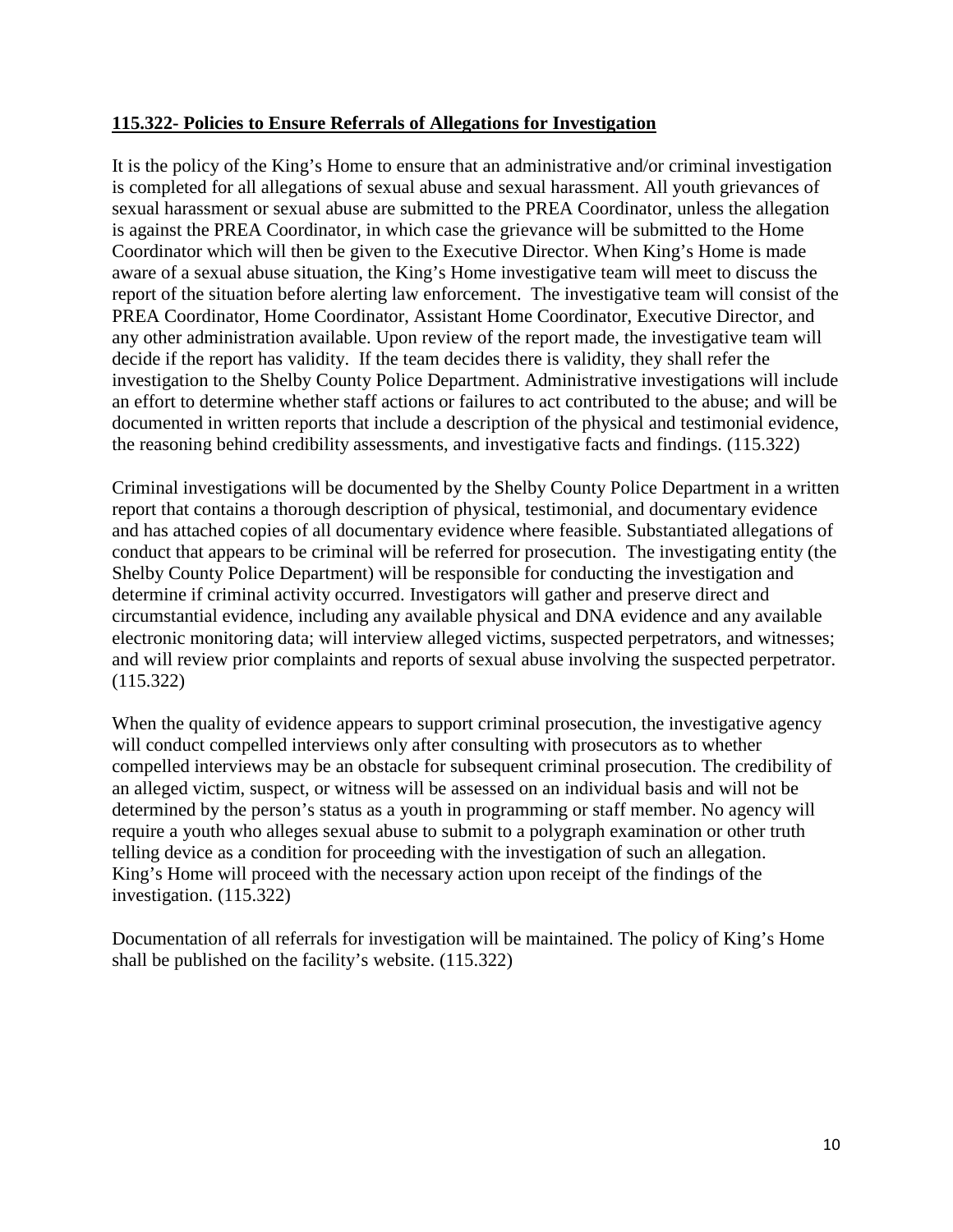#### **115.331- Employee Training**

King's Home will provide PREA training to new employees and annual training every year after. New employees will receive PREA training during the new employee training and thereafter annually. (115.331)

Training will include the following:

- 1. The zero tolerance policy for sexual abuse and sexual harassment.
- 2. The person's responsibilities under the agency PREA policy.
- 3. Residents' rights to be free from sexual abuse and sexual harassment.
- 4. Residents' and employees rights to be free from retaliation for reporting PREA related incidents.
- 5. The dynamics of sexual abuse and sexual harassment in confinement.
- 6. The common reactions to sexual abuse and sexual harassment victims.
- 7. How to detect and respond to signs of threatened and actual sexual abuse.
- 8. How to avoid inappropriate relationships with residents.
- 9. How to communicate effectively with residents including LGBTIN.
- 10. The (state) mandated child protected service laws and mandated abuse reporting.
- 11. Relevant laws regarding the applicable age of consent.

Staff will be required to attend or complete the King's Home Employee Training of PREA presentation by the PREA Coordinator and document through signature that this training was completed. The training will be tailored to the unique needs and attributes of male youth in residential treatment. Signature sheets will be collected at the training to document the employee's attendance. Training records will be maintained for a minimum three (3) years. (115.331)

#### **115.332- Volunteer and Contractor Training**

Upon entering the facility, The King's Home staff shall ensure that all volunteers and contractors who have contact with youth have been trained on their responsibilities under the agency's sexual abuse and sexual harassment prevention, detection, and response policies and procedures. (115.332)

The King's Home shall provide training to volunteers and contractors based on the services they provide and level of contact they have with the youth, but all volunteers and contractors who have contact with youth shall be notified of the agency's zero-tolerance policy regarding sexual abuse and sexual harassment and informed how to report such incidents. (115.332)

The King's Home shall maintain documentation confirming that volunteers and contractors understand the training they have received using DYS Form 115.332 Volunteer and Contractor Confirmation of Receipt of PREA Training. The Human Resources Director will maintain the volunteer and contractor training documentation. (115.332)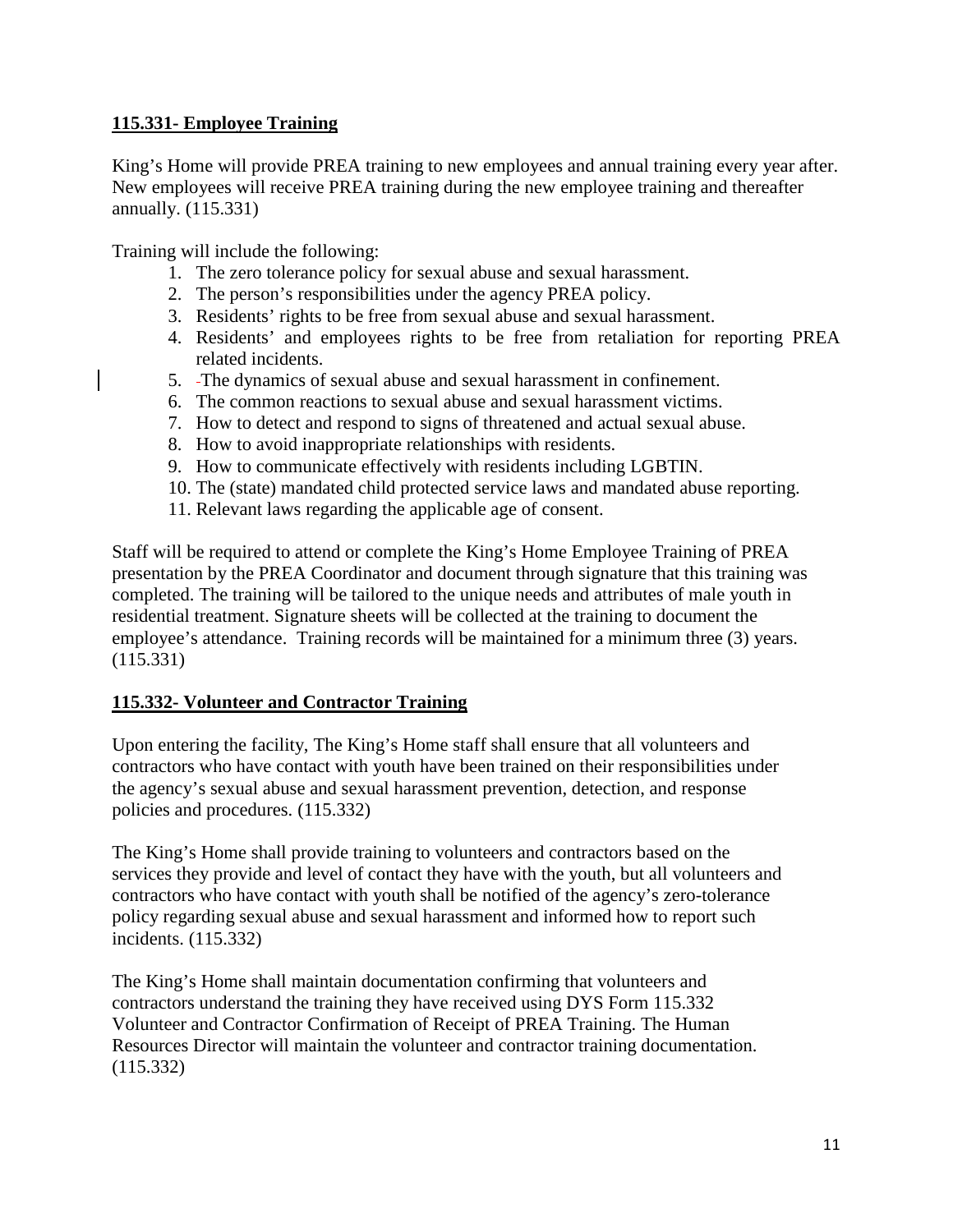#### **115.333- Juvenile Education**

During the intake process, the youth shall receive information explaining, in an age appropriate fashion; King's Home's zero tolerance policy regarding sexual abuse and sexual harassment and how to report incidents or suspicions of sexual abuse or sexual harassment. (115.333)

Within 10 days of intake, King's Home shall provide comprehensive age-appropriate education to youth either in person or through video regarding their rights to be free from sexual abuse and sexual harassment and to be free from retaliation for reporting such incidents, and regarding King's Home policies and procedures for responding to such incidents. Current youth who have not received such education shall be educated within one year of the effective date of the PREA standards, and shall receive education upon transfer to a different facility to the extent that the policies and procedures of the youth's new facility differ from those of the previous facility. King's Home shall provide youth education in formats accessible to all youth, including those who are limited English proficient, deaf, visually impaired, or otherwise disabled, as well as to youth who have limited reading skills. (115.333)

King's Home PREA Coordinator shall maintain documentation of youth participation in these education sessions. In addition to providing such education, King's Home shall ensure that key information is continuously and readily available or visible to residents through posters, resident handbooks, or other written formats. King's Home requires that all residents receive information regarding PREA within 12 hours of admission to the facility. (115.333)

#### **115.334- Special Training Investigations**

It is the policy of King's Home that all youth grievances of sexual harassment or sexual abuse be submitted to the PREA Coordinator, unless the allegation is against the PREA Coordinator, in which case the grievance will be submitted to the Home Coordinator and then given to the Executive Director. When King's Home is made aware of a sexual abuse situation, the King's Home administration investigative team will meet to discuss the report of the situation before alerting law enforcement. The investigative team will consist of the PREA Coordinator, Home Coordinator, Assistant Home Coordinator, Executive Director, and any other administration available. Upon review of the report made, the investigative team will decide if the report has validity. If the team decides there is validity, they shall refer the investigation to the Shelby County Police Department. (115.334)

The Shelby County Investigators will have received specialized training that include techniques for interviewing juvenile sexual abuse victims, proper use of *Miranda* and *Garrity* warnings, sexual abuse evidence collection in confinement settings, and the criteria and evidence required to substantiate a case for administrative action or prosecution referral. King's Home shall maintain documentation that agency investigators have completed the required specialized training in conducting sexual abuse investigations. (115.334)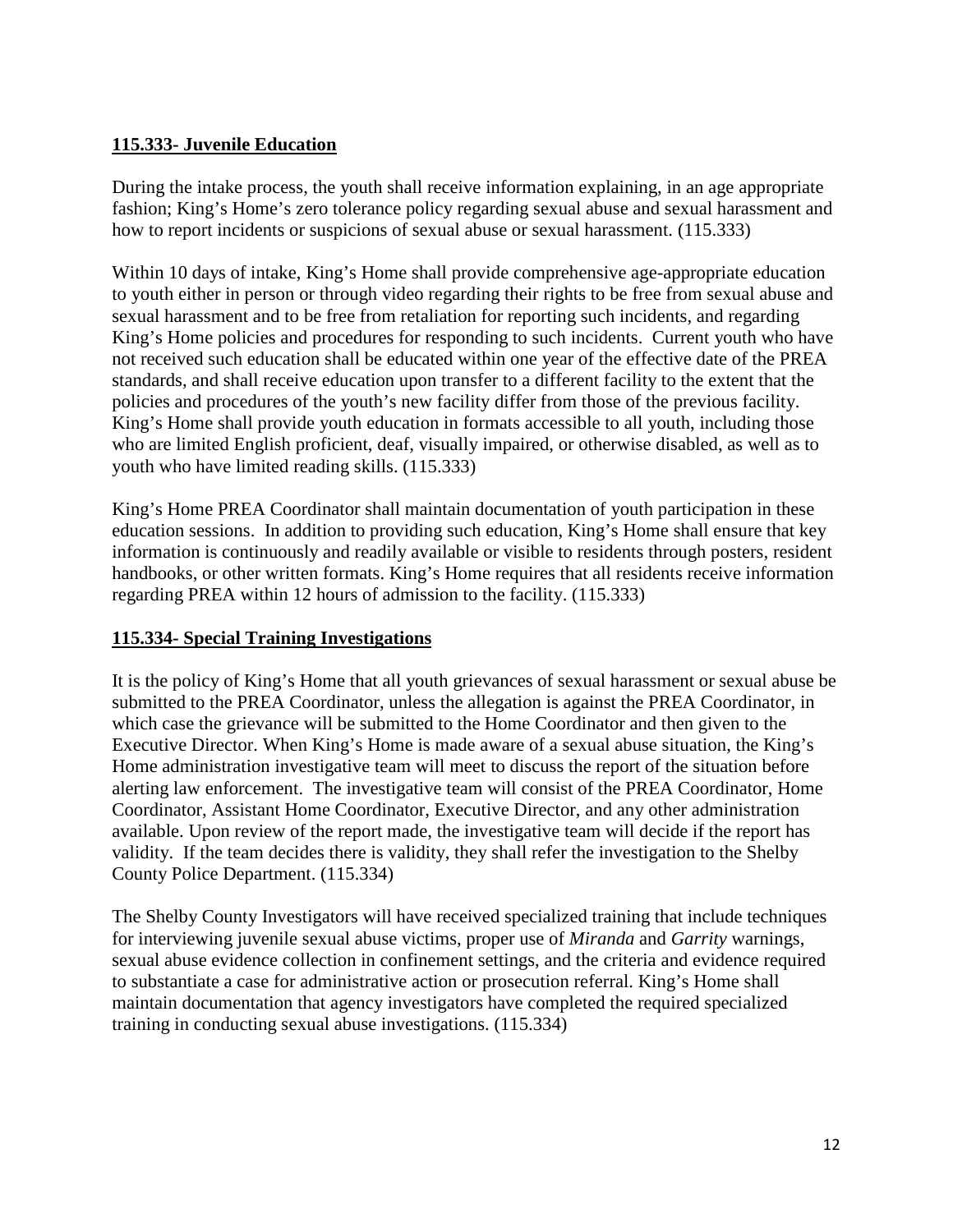#### **115.335- Specialized Training in Medical and Mental Health Care**

King's Home shall ensure that all full- and part-time mental health care practitioners who work regularly in its facility have been trained in:

- 1. How to detect and assess signs of sexual abuse and sexual harassment;
- 2. How to preserve physical evidence of sexual abuse;
- 3. How to respond effectively and professionally to youth victims of sexual abuse and sexual harassment; and
- 4. How and to whom to report allegations or suspicions of sexual abuse and sexual harassment.

King's Home shall maintain documentation that mental health practitioners have received the required training using DYS Form 115.335 Medical and Mental Health Care Staff Confirmation of Receipt of PREA Specialized Training. The full-time and part-time medical and mental health care practitioners that work regularly for King's Home do not conduct forensic examinations. (115.335)

#### **115.341- Obtaining Information from Residents**

All youth shall be screened within 72 hours of arrival at King's Home utilizing DYS Form 115.341 Intake Screening for Assaultive Behavior, Sexually Aggressive Behavior and Risk for Sexual Victimization, to identify potential vulnerabilities or tendencies of acting out with sexually aggressive behavior. Housing assignments shall be made accordingly. The DYS Counselor shall conduct this interview at intake. (115.341)

At a minimum, King's Home shall attempt to ascertain information about:

- 1. Prior sexual victimization or abusiveness;
- 2. Any gender nonconforming appearance or mannerisms, or self- identification as lesbian, gay, bisexual, transgender, or intersex, and whether the youth may, therefore, be vulnerable to sexual abuse;
- 3. Current charges and offense history;
- 4. Age
- 5. Level of emotional and cognitive development;
- 6. Physical size and stature;
- 7. Mental illness or mental disabilities;
- 8. Intellectual or developmental disabilities;
- 9. Physical disabilities;
- 10. The youth's own perception of vulnerability; and
- 11. Any other specific information about individual youth that may indicate a heightened need for supervision, additional safety precautions, or separation from certain other youth.

It is the policy of King's Home to maintain confidentiality and only share information with other staff members that is relevant to maintain the youth's safety and security. King's Home shall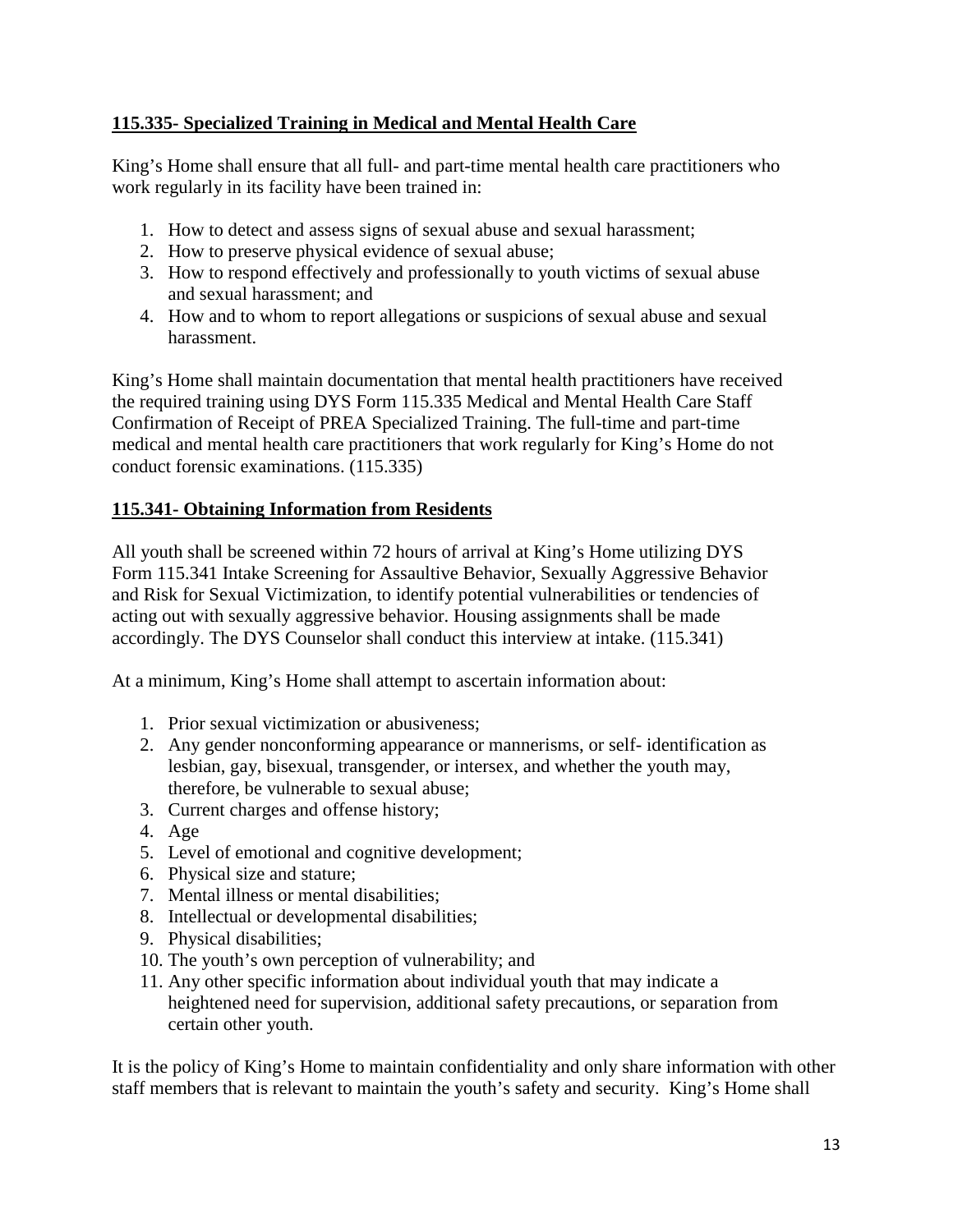implement appropriate controls on the dissemination within the facility of responses to questions asked pursuant to this standard in order to ensure that sensitive information is not exploited to the youth's detriment by staff or other youth. Youth at King's Home shall be reassessed for risk if any of the following situations occur: a referral or request for reassessment is made by a resident, staff member, or parent/guardian, an incident of Sexual Abuse takes place, King's Home receives additional information on the youth, or if the youth has been in the facility for six months (115.341).

#### **115.342- Placement of Residents in Housing, Bed, Program, Education, and Work Assignments**

King's Home shall use all information obtained from DYS Form 115.341 Intake Screening, and subsequently, to make housing, bed, program, education, and work assignments for youth with the goal of keeping all youth safe and free from sexual abuse. (115.342)

Youth within King's Home are not isolated from each other unless safety is an issue and only as a last resort when less restrictive measures are inadequate to keep them and other youth safe. If isolation does occur, all required exercise, educational programming, and medical or mental health services still occur; documentation is maintained for the reason of segregation in the youth's confidential file; and the segregation is reviewed daily. If a youth represents a safety risk to others in the facility then alternative action will be utilized to ensure that there is no safety risk to others. If a youth is held in isolation, King's Home will review the situation every 30 days to determine whether there is a continuing need for separation from the general population. (115.342)

Lesbian, gay, bisexual, transgender, or intersex youth shall not be placed in particular housing, bed, or other assignments solely on the basis of such identification or status, nor shall King's Home consider lesbian, gay, bisexual, transgender, or intersex identification or status as an indicator of likelihood of being sexually abusive. A transgender or intersex youth's own views with respect to his or her own safety shall be given serious consideration in determining safety issues. All youth, including transgender and intersex youth, shower separately from one another. (115.342)`

#### **115.351- Resident Reporting**

Grievance Procedures to Address Sexual Abuse

- 1. King's Home shall not impose a time limit on when a youth may submit a grievance regarding an allegation of sexual abuse.
- 2. King's Home shall not require a youth to use any informal grievance process, or to otherwise attempt to resolve with staff, an alleged incident of sexual abuse.
- 3. Nothing in this section shall restrict King's Home ability to defend against a lawsuit filed by a youth on the ground that the applicable statute of limitations has expired.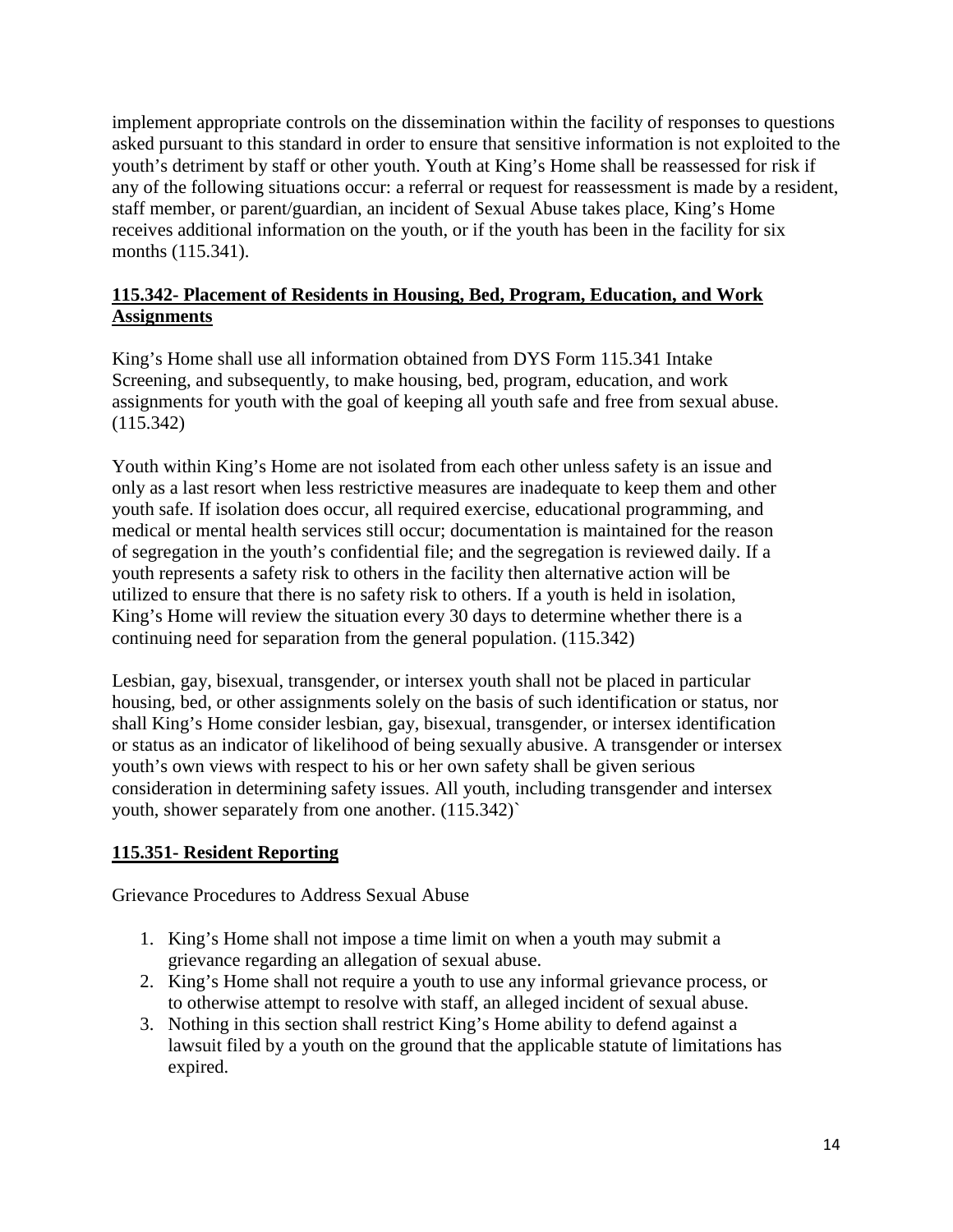- 4. King's Home shall ensure that youth who allege sexual abuse may submit a grievance without submitting it to a staff member who is the subject of the complaint, and such grievance is not referred to a staff member who is the subject of the complaint.
- 5. Third parties, including fellow youth, staff members, family members, attorneys, and outside advocates, shall be permitted to assist youth in filing grievances relating to allegations of sexual abuse, and shall also be permitted to file such requests on behalf of the youth.
- 6. If a youth makes a verbal report to staff, staff shall document these reports within their shift. Administration must be notified immediately and documentation must be given to the PREA Coordinator, Home Coordinator, or other administration within 24 hours. (115.351)

Reporting an Allegation of Sexual Assault:

- 1. Youth who are victims of sexual abuse/assault/harassment have the option to report the incident to any staff member in addition to immediate point-of-contact line staff member
- 2. Youth may also report sexual abuse/assault/harassment to a public or private entity, such as ADAP, that is not a part of King's Home and they can immediately forward the youth's report to King's Home PREA Coordinator.
- 3. Youth may use the DYS Form 1.28 Youth Grievance Form, available in each living unit and in the school, to report sexual abuse/harassment, or they may make a verbal report to their DYS Advocacy Representative.
- 4. Youth or others may report allegations via a Sexual Assault Hotline 1-855-332- 1594 that may be accessed 24 hours a day.
- 5. A third party reporting form, DYS Form 115.354 Third Party Reporting for Sexual Abuse and Sexual Assault, and Sexual Harassment, is also available on the at the King's Home and on the DYS PREA website for reporting allegations. (115.351)

If any King's Home youth are detained solely for civil immigration purposes, the youth shall be provided information on how to contact relevant consular officials and relevant officials of the Department of Homeland Security (115.351).

#### **115.352- Exhaustion of Administrative Remedies**

It is the policy of King's Home that all youth grievances of sexual harassment or sexual abuse be submitted to the PREA Coordinator, unless the allegation is against the PREA Coordinator, in which case the grievance will be submitted to the Home Coordinator and then given to the Executive Director. When King's Home is made aware of a sexual abuse situation, the King's Home administration investigative team will meet to discuss the report of the situation before alerting law enforcement. The investigative team will consist of the PREA Coordinator, Home Coordinator, Assistant Home Coordinator, Executive Director, and any other administration available. Upon review of the report made, the investigative team will decide if the report has validity. If the team decides there is validity, they shall refer the investigation to the Shelby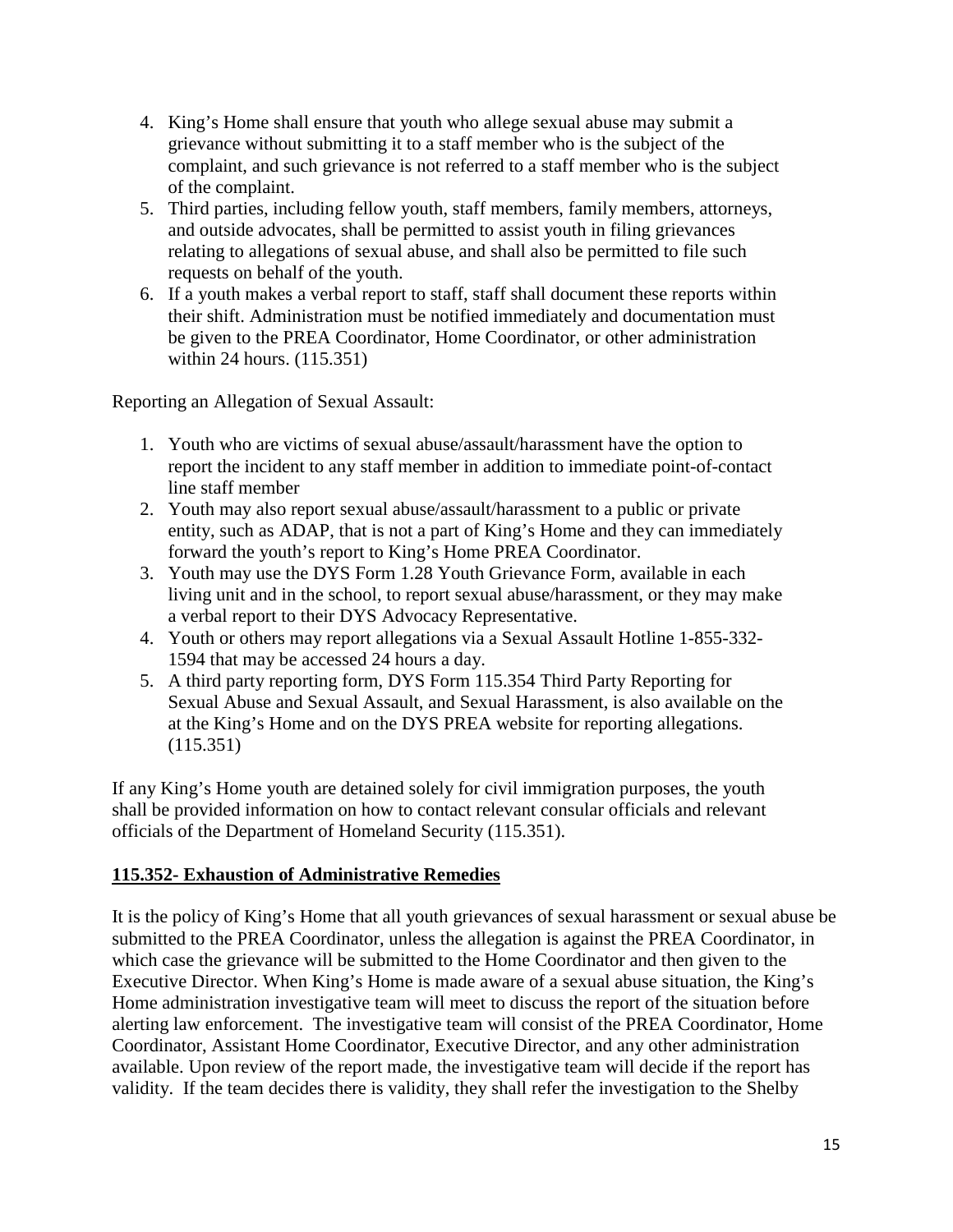County Police Department. If a decision is not reached in 90 days, the youth will be given a written document notifying the youth of an extension, including a notice of the date by which a decision will be made. (115.352)

Any allegations regarding sexual abuse would not be treated as a grievance by King's Home. Rather, it would be reported to law enforcement. King's Home allows youth to submit a grievance regarding an allegation of sexual abuse at any time regardless of when the incident is alleged to have occurred. King's Home also allows third parties, including fellow residents, staff members, family members, attorneys, and outside advocates, to assist residents in filling out requests for administrative remedies relating to allegations of sexual abuse, and to file such requests on behalf of residents. parents or legal guardians of residents may file a grievance alleging sexual abuse, including appeals, on behalf of such resident, regardless of whether or not the resident agrees to having the grievance filed on their behalf. If the youth declines to have third-party assistance in filing a grievance alleging sexual abuse, King's Home shall documents the youth's decision to decline. (115.352)

Youth may file an emergency Grievance alleging that they are subject to a substantial risk of imminent sexual abuse by having a staff contact the Home Coordinator in the facility. The Home Coordinator shall follow their chain of command reporting to include the campus PREA Coordinator and special investigator. (115.352)

After receiving an emergency Grievance alleging a youth is subject to a substantial risk of imminent sexual abuse, the Home Coordinator shall immediately forward the Grievance (or any portion thereof that alleges the substantial risk of imminent sexual abuse) to the facility PREA Coordinator and Shelby County Sheriff's Office at which time immediate corrective action may be taken. (115.352)

#### **115.353- Resident Access to Outside Support Services and Legal Representation**

King's Home shall provide youth with access to outside victim advocates for emotional support services related to sexual abuse, by providing, posting, or otherwise making accessible mailing addresses and telephone numbers, including toll free hotline numbers where available, of local, state, or national victim advocacy or rape crisis organizations, and, for persons detained solely for civil immigration purposes, immigrant services agencies. King's Home shall enable reasonable communication between youth and these organizations and agencies, in as confidential a manner as possible. (115.353)

King's Home shall inform youth, prior to giving them access, of the extent to which such communications will be monitored and the extent to which reports of abuse will be forwarded to authorities in accordance with mandatory reporting laws. (115.353)

King's Home shall maintain a memoranda of understanding with the Rape Crisis Center who are able to provide youth with confidential emotional support services related to sexual abuse. The PREA Coordinator shall maintain copies of agreements or documentation showing attempts to enter into such agreements. (115.353)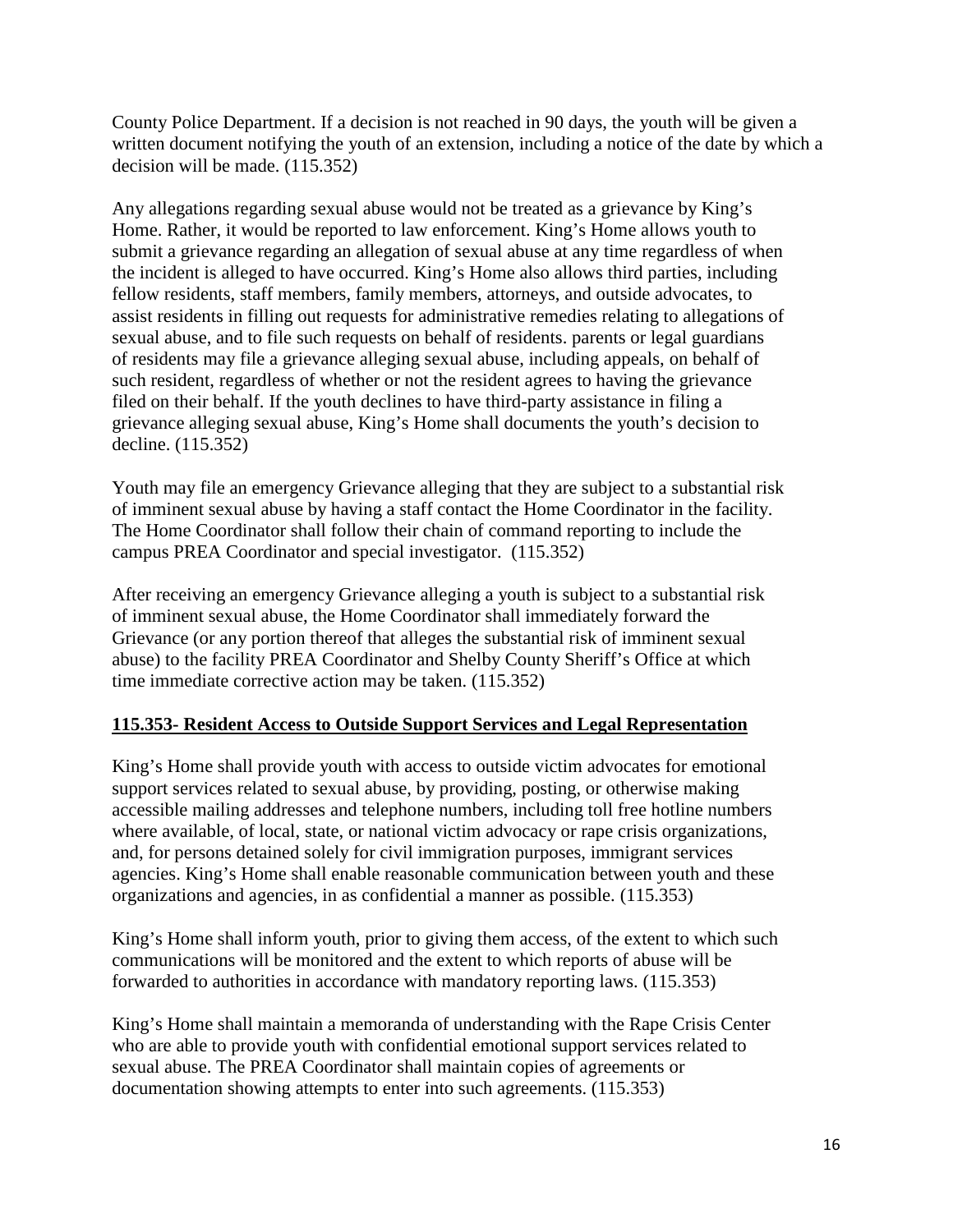King's Home shall also provide youth with reasonable and confidential access to their attorneys or other legal representation and reasonable access to parents or legal guardians. (115.353)

#### **115.354- Third Party Reporting**

It is the policy of the King's Home to encourage anyone who knows of sexual abuse or sexual harassment incidents to report it either verbally or through a grievance form to the PREA Coordinator. A third party reporting form, DYS Form 115.354 Third Party Reporting for Sexual Abuse and Sexual Assault, and Sexual Harassment, is also available at the King's Home facility and on the King's Home website for reporting allegations. (115.354)

#### **115.361- Staff and Agency Reporting Duties**

In the event of scheduling conflicts, King's Home employees may be required to report to the facility in order to complete an investigation in a timely manner. Any employee shall immediately report to the Home Coordinator or PREA Coordinator, any knowledge, suspicion, or information they receive regarding an incident of sexual assault/harassment that is alleged to have occurred. The Home Coordinator shall immediately initiate a critical incident report using DYS Form 8.12 Critical Incident Report. An administration investigative meeting shall be conducted and once validity is found law enforcement will be notified. An investigation shall be conducted and documented whenever a sexual assault is alleged, threatened, or occurs. (115.361)

The Home Coordinator shall immediately notify the facility PREA Coordinator. The PREA Coordinator will notify the Shelby County Police Department, Rape Crisis Center and Community Services of the allegations. The Home Coordinator or First Responder shall ensure that the alleged victim and aggressor are physically separated. A report shall be made to the Home Coordinator and the Shelby County Police to confirm the separation of the victim from his or her assailant. (115.361)

Apart from reporting to designated supervisors, special investigators, law enforcement and designated State agencies, staff are prohibited from revealing any information related to a sexual assault report to anyone other than to the extent necessary, as specified in agency policy, to make treatment, investigation, and other security and management decisions. Medical and mental health practitioners shall be required to report sexual abuse up their chain of command, as well as where required by mandatory reporting laws. (115.361)

Alleged victims of sexual assault shall be immediately referred for medical services. Notification of allegations to the youth's parents/guardians attorney, or other legal representative shall be given pursuant to the instructions of the Shelby County Police Department. The Investigation Unit shall first make a finding regarding the minimal level of credibility of the allegation. If the Investigators determine the allegation is minimally credible, notification to the parents/guardian, attorney or legal representative shall be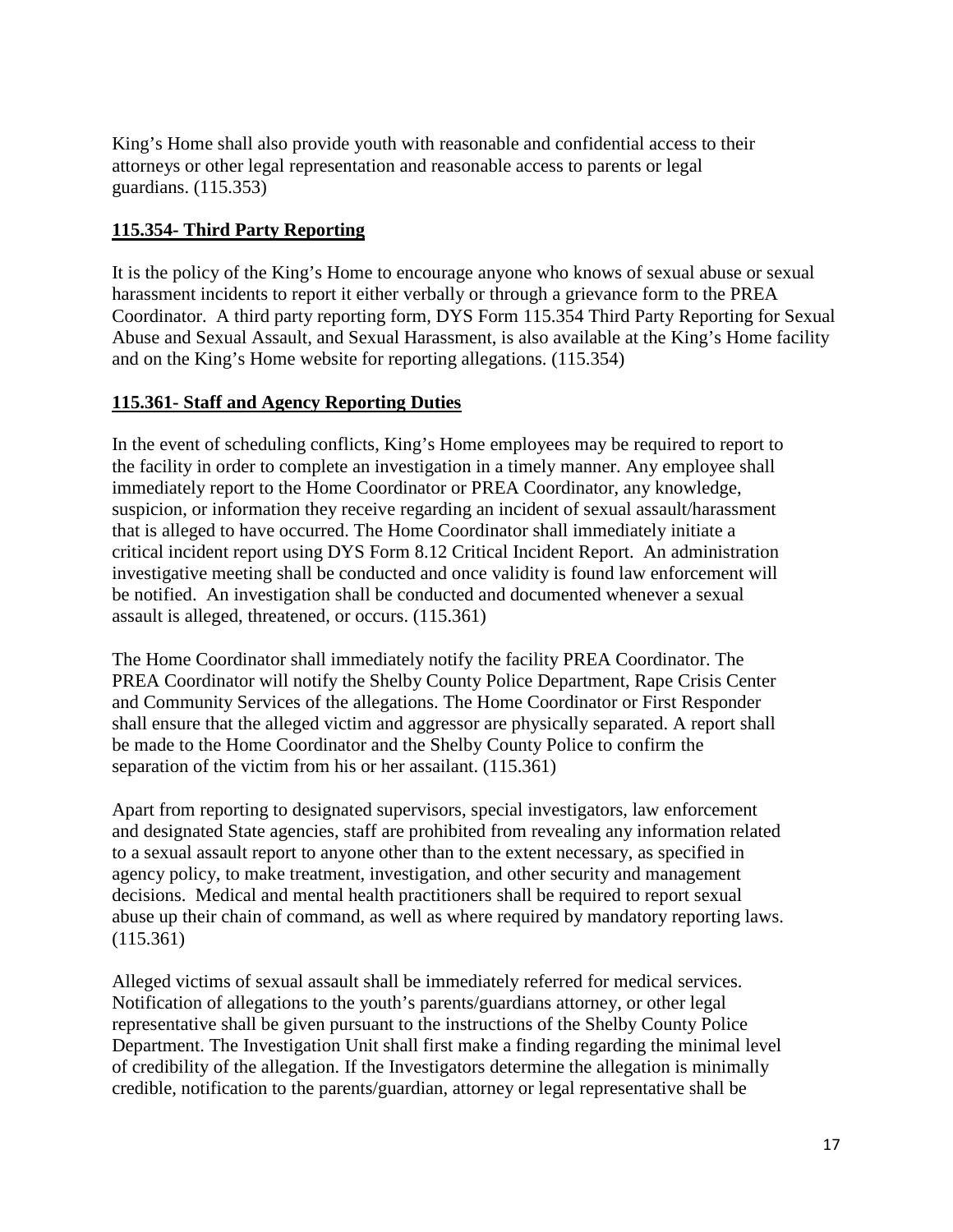made by the Operations Director, Associate Director of Operations, Executive Director or Designee. (115.361)

The Investigator or designee shall also report the allegation to the juvenile court retaining jurisdiction over the alleged victim and to the juvenile's attorney or other legal representative of record within 14 days of receiving the allegation. If an allegation of sexual abuse or assault is made by a youth on aftercare, staff receiving this information shall report it to the appropriate court. (115.361)

The King's Home shall report all allegations of sexual assault/harassment, including third-party and anonymous reports, to the facility's designated investigators, the Rape Crisis Center, to King's Home PREA Coordinator, and Community Services. (115.361)

#### **115.362- Agency Protection Duties**

Any employee or youth of the King's Home is prohibited from retaliating against other employees or youth for reporting allegations of sexual assault/harassment. Employees and/or youth who are found to have violated this prohibition shall be subject to disciplinary action. (115.362)

#### **115.363- Reporting to Other Confinement Facilities**

Upon receiving an allegation that a youth was sexually abused while confined at another facility, the employee that received the allegation shall notify the Home Coordinator and the PREA Coordinator. The Home Coordinator and PREA Coordinator need to then notify the head of the facility or appropriate office of the facility where the alleged abuse occurred and shall also notify the appropriate investigative agency, using DYS Form 115.363 Reporting to Other Confinement Facilities. (115.363)

Such notification shall be provided and documented as soon as possible, but no later than 72 hours after receiving the allegation. The facility administrator that receives such notification shall ensure that the allegation is investigated in accordance with PREA standards. The outcome of the investigation shall be provided to the facility that initiated the allegation from the youth. (115.363)

#### **115.364- Staff First Responder Duties**

Upon learning of an allegation that a youth was sexually abused, the first staff member to respond to the report shall be required to:

- 1. Separate the alleged victim and abuser;
- 2. Preserve and protect any crime scene until appropriate steps can be taken to collect any evidence.
- 3. If the abuse occurred within a time period that still allows for the collection of physical evidence, ensure that the alleged victim and the alleged abuser does not take any actions that could destroy physical evidence, including, as appropriate,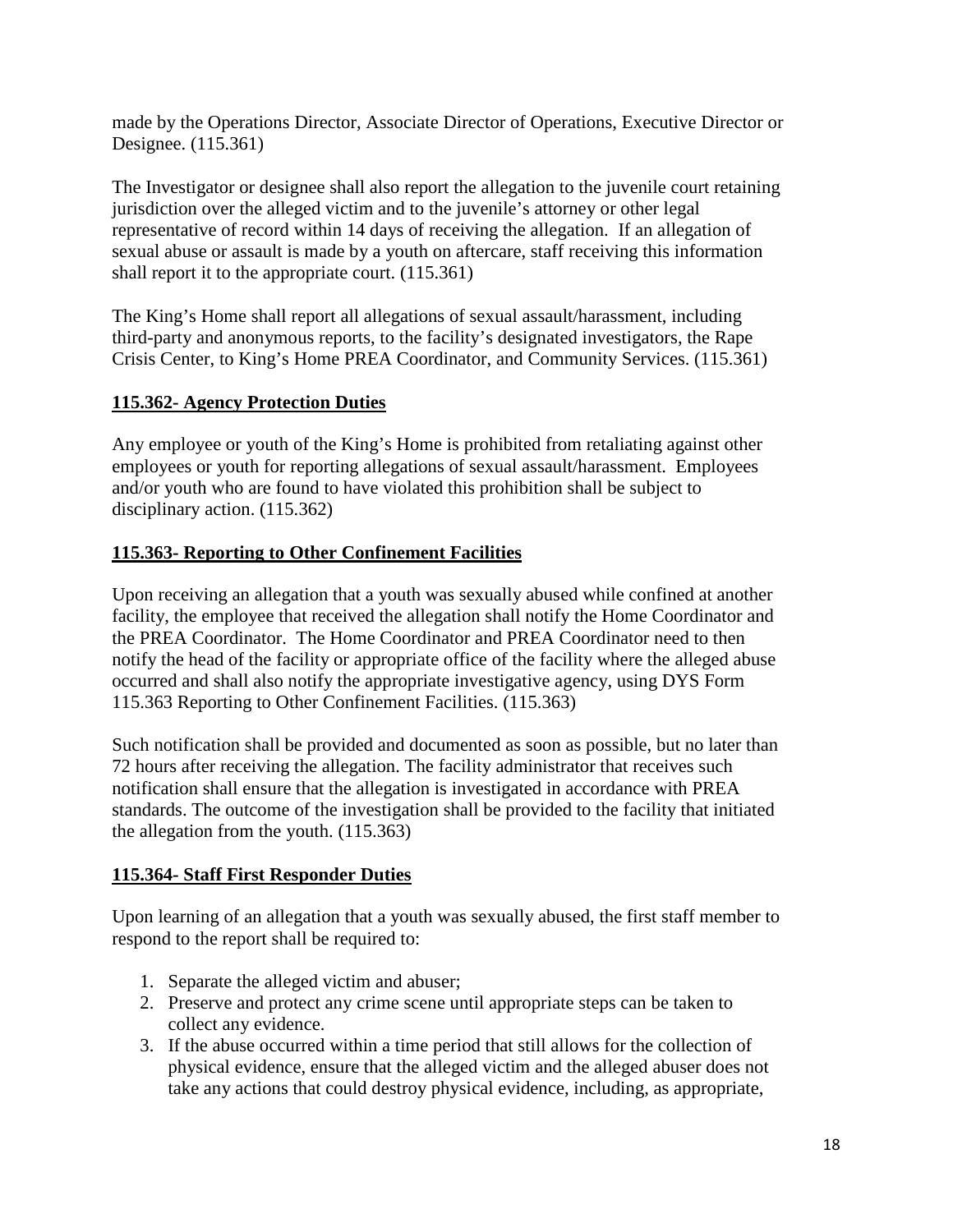washing, brushing teeth, changing clothes, urinating, defecating, smoking, drinking, or eating.

- 4. The staff first responder shall be required to request that the alleged victim not take any actions that could destroy physical evidence, and then notify the Home Coordinator and PREA Coordinator. Once first responder duties are underway, the Rape Crisis Center is notified and law enforcement is notified, the PREA Coordinator will call all necessary administration.
- 5. The Home Coordinator will then notify DYS and Community Services about the situation and the PREA Coordinator will notify the Shelby County Police Department and the Rape Crisis Center to begin the investigation.
- 6. Staff must maintain documentation on what has been told to them and all the actions they took. This must include times, person(s) who whom the staff spoke, evidence, etc. These notes must be maintained for questioning by the investigator and for writing the report. (115.364)

#### **115.365- Coordinated Response**

King's Home has a written institutional plan, which consists of all PREA policies and procedures. The PREA Coordinator will coordinate actions taken in response to an incident of sexual abuse among the staff first responders, medical and mental health practitioners, investigators, and Rape Crisis Center. (115.365)

#### **115.366- Preservation of Ability to Protect Residents from Contact with Abusers**

The first responding employee shall ensure that the alleged victim and aggressor are physically separated. A report shall be made to the Home Coordinator and the Investigation Unit to confirm the separation of the victim from his or her assailant. (115.366)

King's Home does not enter into collective bargaining agreements or any other agreements that limit King's Home ability to remove alleged staff sexual abusers from contact with youth pending the outcome of an investigation or of a determination of whether and to what extent discipline is warranted. (115.366)

#### **115.367- Agency Protection Against Retaliation**

For at least 90 days following a report of sexual abuse, King's Home shall monitor the conduct or treatment of youth or staff who reported the sexual abuse and of youth who were reported to have suffered sexual abuse to see if there are changes that may suggest possible retaliation by youth or staff, and shall act promptly to remedy any such retaliation. Monitoring shall be done using DYS Form 115.367 Protection against Retaliation by a team appointed by the Executive Director. (115.367)

Things King's Home shall monitor include any youth disciplinary reports, housing or program changes, negative performance reviews or reassignments of staff. King's Home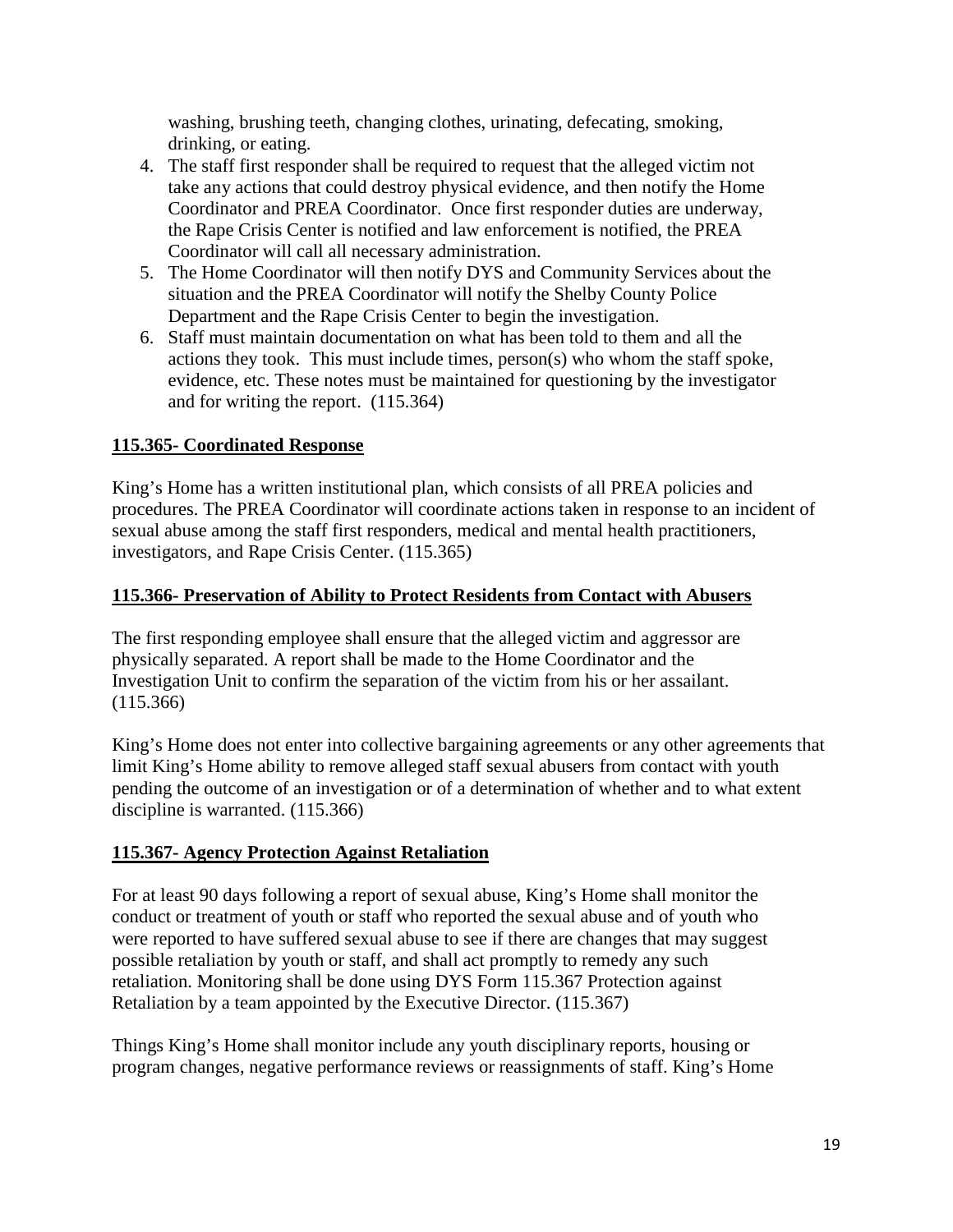shall continue such monitoring beyond 90 days if the initial monitoring indicates a continuing need. (115.367)

In the case of youth, such monitoring shall also include periodic status checks, to determine if levels are lost for legitimate causes. If any other individual who cooperates with an investigation expresses a fear of retaliation, King's Home shall take appropriate measures to protect that individual against retaliation. King's Home obligation to monitor shall terminate if it is determined that the allegation is unfounded. (115.367)

#### **115.368- Post Allegation Protective Custody**

Youth within King's Home are not isolated from each other unless safety is an issue and only as a last resort when less restrictive measures are inadequate to keep them and other youth safe. If isolation does occur, all required exercise, educational programming, and medical or mental health services still occur; documentation is maintained for the reason of segregation in the youth's confidential file; and the segregation is reviewed daily. If a youth represents a safety risk to others in the facility then alternative action will be utilized to ensure that there is no safety risk to others. (115.368)

#### **115.371- Criminal and Administrative Agency Investigations**

It is the policy of King's Home that all youth grievances of sexual harassment or sexual abuse be submitted to the PREA Coordinator, unless the allegation is against the PREA Coordinator, in which case the grievance will be submitted to the Home Coordinator and then given to the Executive Director. When King's Home is made aware of a sexual abuse situation, the King's Home administration investigative team will meet to discuss the report of the situation before alerting law enforcement. The investigative team will consist of the PREA Coordinator, Home Coordinator, Assistant Home Coordinator, Executive Director, and any other administration available. Upon review of the report made, the investigative team will decide if the report has validity. If the team decides there is validity, they shall refer the investigation to the Shelby County Police Department. The investigations into allegations of sexual abuse and sexual harassment, will be done promptly, thoroughly, and objectively for all allegations, including third-party and anonymous reports. (115.371)

The Police Investigators will have received specialized training that include techniques for interviewing youth sexual abuse victims, proper use of *Miranda* and *Garrity* warnings, sexual abuse evidence collection in confinement settings, and the criteria and evidence required to substantiate a case for administrative action or prosecution referral. Investigators will gather and preserve direct and circumstantial evidence, including any available physical and DNA evidence; will interview alleged victims, suspected perpetrators, and witnesses; and will review prior complaints and reports of sexual abuse involving the suspected perpetrator. King's Home or the Shelby County Police will not terminate an investigation solely because the source of the allegation recants the allegation. (115.371)

When the quality of evidence appears to support criminal prosecution, the investigative agency will conduct compelled interviews only after consulting with prosecutors as to whether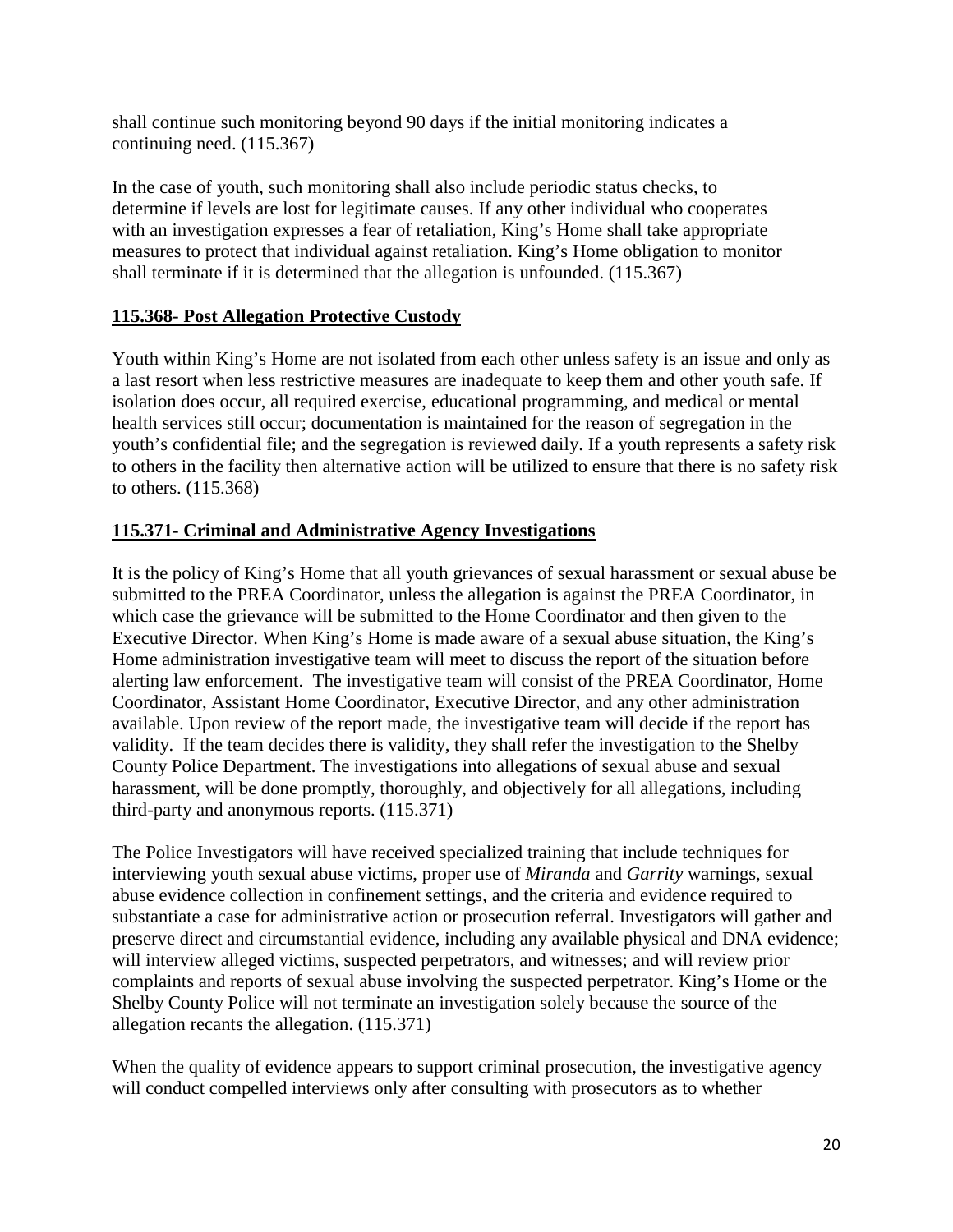compelled interviews may be an obstacle for subsequent criminal prosecution. The credibility of an alleged victim, suspect, or witness will be assessed on an individual basis and will not be determined by the person's status as youth or staff member. No agency will require a youth who alleges sexual abuse to submit to a polygraph examination or other truth-telling device as a condition for proceeding with the investigation of such an allegation. (115.371)

Once a law enforcement investigation is underway, King's Home shall have the incident review team meet to determine whether staff actions or failures to act contributed to the abuse; and will be documented in written reports that include a description of the physical and testimonial evidence, the reasoning behind credibility assessments, and investigative facts and findings. The incident review team consists of the PREA Coordinator, Home Coordinator, Assistant Home Coordinator, Human Resources Director, Executive Director, and any other administration available. (115.371)

Criminal investigations will be documented in a written report that contains a thorough description of physical, testimonial, and documentary evidence and attaches copies of all documentary evidence where feasible. Substantiated allegations of conduct that appears to be criminal will be referred for prosecution. (115.371)

King's Home will retain all written reports from administrative and criminal investigations for as long as the alleged abuser is incarcerated or employed by the agency, plus five years, unless the abuse was committed by a youth in programming and applicable law requires a shorter period of retention. The departure of the alleged abuser or victim from the employment or control of King's Home will not provide a basis for terminating an investigation. When outside agencies investigate sexual abuse, King's Home will cooperate with outside investigators and will endeavor to remain informed about the progress of the investigation. (115.371)

#### **115.372- Evidentiary Standard for Administrative Investigations**

King's Home shall impose no standard higher than a preponderance of the evidence in determining whether allegations of sexual abuse or sexual harassment are substantiated. (115.372)

#### **115.373- Reporting to Residents**

Following a youth's allegation that a staff member has committed sexual abuse against the youth, King's Home shall subsequently inform the youth (unless law enforcement has determined that the allegation is unfounded) whenever:

- 1. The staff member is no longer assigned within the youth's living unit;
- 2. The staff member is no longer employed at the facility.
- 3. The facility learns that the staff member has been indicted on a charge related to sexual abuse within the facility; or
- 4. The facility learns that the staff member has been convicted on a charge related to sexual abuse within the facility.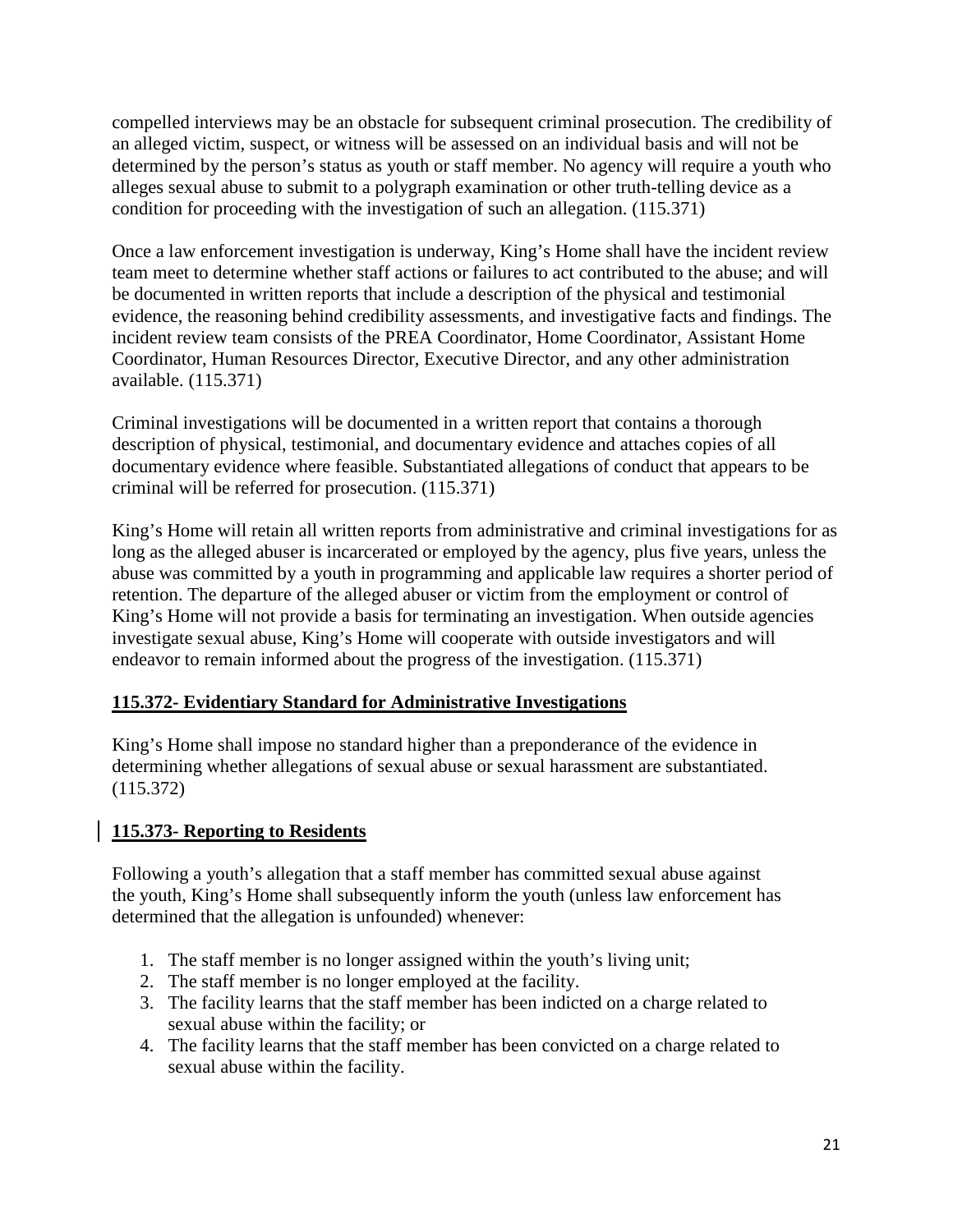Since King's Home does not conduct criminal investigations, the PREA Coordinator shall request the relevant information from the investigative agency in order to inform the youth. (115.373)

Following a youth's allegation that he has been sexually abused by another youth, King's Home shall subsequently inform the alleged victim whenever:

- 1. The facility learns that the alleged abuser has been indicted on a charge related to sexual abuse within the facility; or
- 2. The facility learns that the alleged abuser has been convicted on a charge related to sexual abuse within the facility.

All such notifications or attempted notifications shall be documented using DYS Form 115.373 Juvenile Notification of Investigative Outcome. King's Homes obligation to report shall terminate if the youth is released from the agency's custody. (115.373)

#### **115.376- Disciplinary Sanctions for Staff**

Staff shall be subject to disciplinary sanctions up to and including termination for violating King's Home sexual abuse or sexual harassment policies. Termination shall be the presumptive disciplinary sanction for staff who has engaged in sexual abuse. (115.376)

Disciplinary sanctions for violations of agency policies relating to sexual abuse or sexual harassment (other than actually engaging in sexual abuse) shall be commensurate with the nature and circumstances of the acts committed, the staff member's disciplinary history, and the sanctions imposed for comparable offenses by other staff with similar histories. (115.376)

All terminations for violations of agency sexual abuse or sexual harassment policies, or resignations by staff who would have been terminated if not for their resignation, shall be reported to law enforcement agencies, unless the activity was clearly not criminal, and to any relevant licensing bodies. (115.376)

#### **115.377- Corrective Action for Contractors and Volunteers**

Any contractor or volunteer who engages in sexual abuse shall be prohibited from contact with juveniles and shall be reported to law enforcement agencies, unless the activity was clearly not criminal, and to relevant licensing bodies. King's Home will take appropriate remedial measures, and will consider whether to prohibit further contact with youth in programming, in the case of any other violation of agency sexual abuse or sexual harassment policies by a contractor or volunteer. (115.377)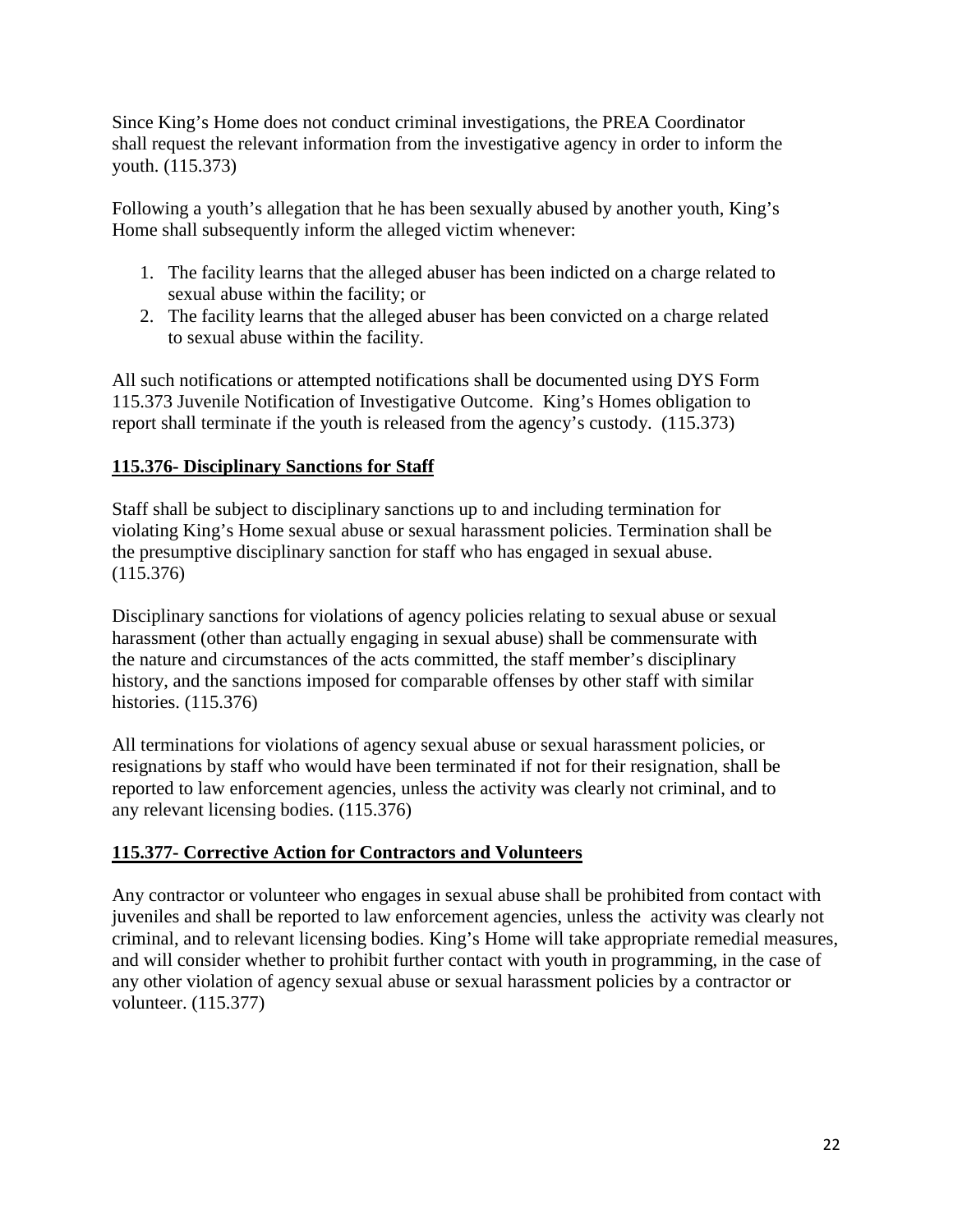#### **115.378- Interventions and Disciplinary Sanctions for Residents**

A youth may be subject to disciplinary sanctions by King's Home only pursuant to a formal disciplinary process following an administrative finding that the youth engaged in juvenile-on-juvenile sexual abuse or following a criminal finding of guilt for juvenile-onjuvenile sexual abuse. Any disciplinary sanctions shall be commensurate with the nature and circumstances of the abuse committed, the youth's disciplinary history, and the sanctions imposed for comparable offenses by other youth with similar histories. (115.378)

Youth within King's Home are not isolated from each other unless safety is an issue and only as a last resort when less restrictive measures are inadequate to keep them and other youth safe. If isolation does occur, all required exercise, educational programming, and medical or mental health services still occur; documentation is maintained for the reason of segregation in the youth's confidential file; and the segregation is reviewed daily. If a youth represents a safety risk to others in the facility then alternative action will be utilized to ensure that there is no safety risk to others. (115.378)

The disciplinary process will consider whether a youth's mental disabilities or mental illness contributed to his or her behavior when determining what type of sanction, if any, should be imposed. King's Home will offer counseling or other interventions designed to address and correct underlying reasons or motivations for the abuse. King's Home may discipline a youth for sexual contact with a staff member only upon a finding that the staff member did not consent to such contact. (115.378)

For the purpose of disciplinary action, a report of sexual abuse made in good faith based upon a reasonable belief that the alleged conduct occurred will not constitute falsely reporting an incident or lying, even if an investigation does not establish evidence sufficient to substantiate the allegation. King's Home prohibits all sexual activity between youth in programming and may discipline youth for such activity, however, the activity will not constitute sexual abuse if the activity is not coerced. (115.378)

King's Home shall offer therapy, counseling, or other interventions designed to address and correct underlying reasons or motivations for abuse. King's Home shall also consider whether to require the offending resident to participate in such interventions as a condition of access to any rewards-based behavior management system or other behavior-based incentives. (115.378)

#### **115.381- Medical and Mental Health Screenings**

It is the policy of the King's Home to screen youth upon intake for prior sexual victimization or previously perpetrated sexual abuse and to ensure that the youth in programming is offered a follow-up meeting with a medical or mental health practitioner within 14 days of the intake screening. Any information related to sexual victimization or abusiveness that occurred in an institutional setting will be strictly limited to medical and mental health practitioners and other staff, as necessary, to inform treatment plans and security and management decisions, including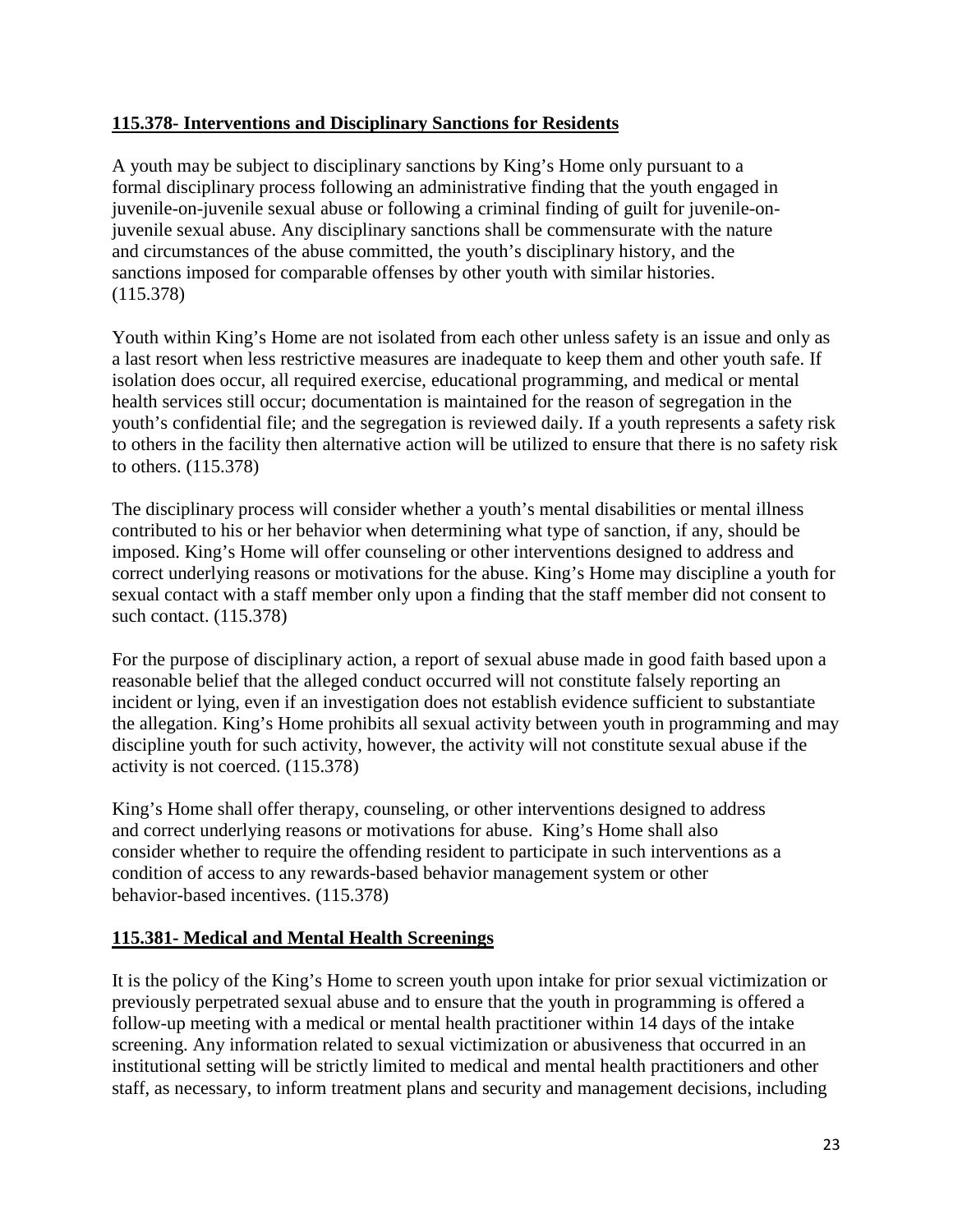housing, bed, work, education, and program assignments, or as otherwise required by Federal, State, or local law. Medical and mental health practitioners will obtain informed consent from youth before reporting information about prior sexual victimization that did not occur in an institutional setting, unless the youth in programming is under the age of 18. (115.381)

#### **115.382- Access to Emergency Medical and Mental Health Services**

Victims of sexual assault shall be referred under appropriate security provisions to the local Rape Crisis Center for treatment and gathering of evidence. King's Home shall document that the Rape Crisis Center follows a uniform evidence protocol that maximizes the potential for obtaining usable physical evidence for administrative proceedings and criminal prosecutions. (115.382)

King's Home shall offer all youth who experience sexual abuse access to forensic medical examinations without financial cost. Such examinations shall be performed by Sexual Assault Forensic Examiners (SAFEs) or Sexual Assault Nurse Examiners (SANEs) where possible. If SAFEs or SANEs cannot be made available, the examination can be performed by other qualified medical practitioners. King's Home shall document its efforts to provide SAFEs or SANEs. (115.382)

King's Home shall attempt to make available to the victim a victim advocate from the Rape Crisis Center. King's Home shall also make available these services through a qualified agency staff member that has received Victim Advocacy training. Such training shall be documented on DYS Form 115.321 Confirmation of Receipt of Specialized Training for Victim Advocates*.* (115.382)

Qualified agency staff trained as Victim Advocates shall provide crisis intervention services to victims of sexual abuse/assault and shall complete before providing services DYS Form 115.321.1 PREA Confidentiality and the Victim Advocate. (115.382)

#### **115.383- Ongoing Medical and Mental Health Care for Sexual Abuse Victims and Abusers**

It is the policy of the King's Home to offer medical and mental health evaluation and, as appropriate, treatment to all youth in programming who have been victimized by sexual abuse in any prison, jail, lockup, or youth facility. The evaluation and treatment of such victims will include, as appropriate, follow-up services, treatment plans, and, when necessary, referrals for continued care following their transfer to, or placement in, other facilities, or their release from custody. (115.383)

King's Home will provide such victims with medical and mental health services consistent with the community level of care. Program victims of sexual abuse while incarcerated will be offered tests for sexually transmitted infections as medically appropriate. Treatment services will be provided to the victim without financial cost and regardless of whether the victim names the abuser or cooperates with any investigation arising out of the incident. King's Home will attempt to conduct a mental health evaluation of all known participant-on-participant abusers within 60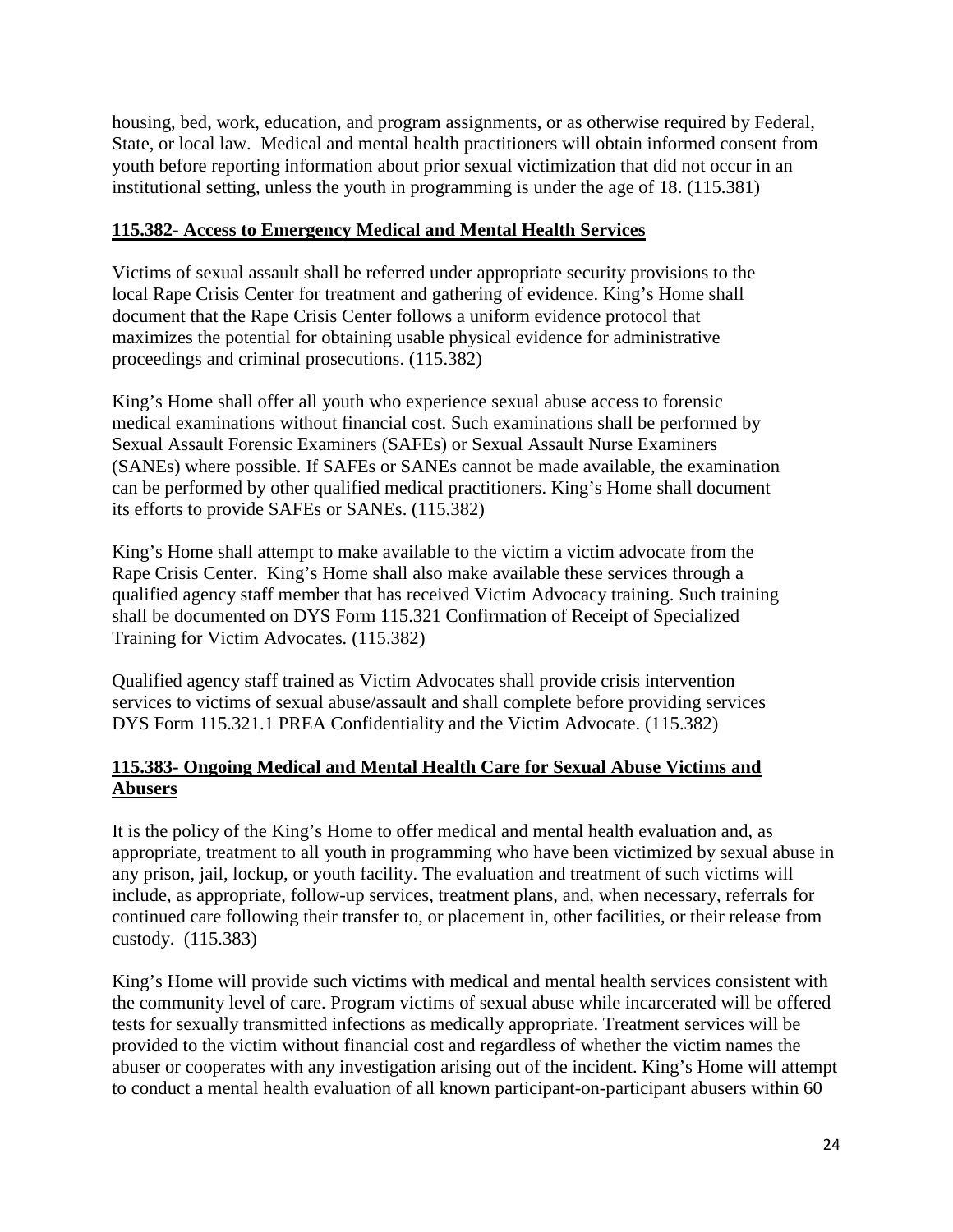days of learning of such abuse history and offer treatment when deemed appropriate by mental health practitioners. (115.383)

#### **115.386- Sexual Abuse Incident Reviews**

The King's Home PREA Coordinator shall conduct a sexual abuse incident review using DYS Form 115.386 Sexual Abuse Critical Incident Review at the conclusion of every sexual abuse investigation, including where the allegation has not been substantiated, unless the allegation has been determined to be unfounded. (115.386)

Such review shall ordinarily occur within 30 days of the conclusion of the investigation. The incident review team consists of the PREA Coordinator, Home Coordinator, Assistant Home Coordinator, Human Resources Director, Executive Director, and any other administration available. (115.386)

The review team shall:

- 1. Consider whether the allegation or investigation indicates a need to change policy or practice to better prevent, detect, or respond to sexual abuse;
- *2.* Consider whether the incident or allegation was motivated by race; ethnicity; gender identity; lesbian, gay, bisexual, transgender, or intersex identification, status, or perceived status; or, gang affiliation; or was motivated or otherwise caused by other group dynamics at King's Home*;*
- 3. Examine the area in King's Home facility where the incident allegedly occurred to assess whether physical barriers in the area may enable abuse
- 4. Assess the adequacy of staffing levels in that area during different shifts;
- 5. Assess whether monitoring technology should be deployed or augmented to supplement supervision by staff; and
- 6. Prepare a report of its findings, including but not necessarily limited to determinations made and any recommendations for improvement and submit such report to the President and the Operations Director and King's Home PREA Coordinator.
- 7. King's Home shall implement the recommendations for improvement, or shall document its reasons for not doing so. (115.386)

#### **115.387- Data Collection**

King's Home shall collect accurate, uniform data for every allegation of Sexual Abuse at facilities under its direct control using the DOJ Form SSV-IJ Survey of Sexual Violence Incident Report, standardized instrument and definitions. King's Home shall aggregate the incidentbased Sexual Abuse data at least annually using PREA Form 115.387 PREA Data Report. King's Home shall maintain, review, and collect data as needed from all available incident-based documents, including reports, investigation files, and Sexual Abuse incident reviews. (115.387)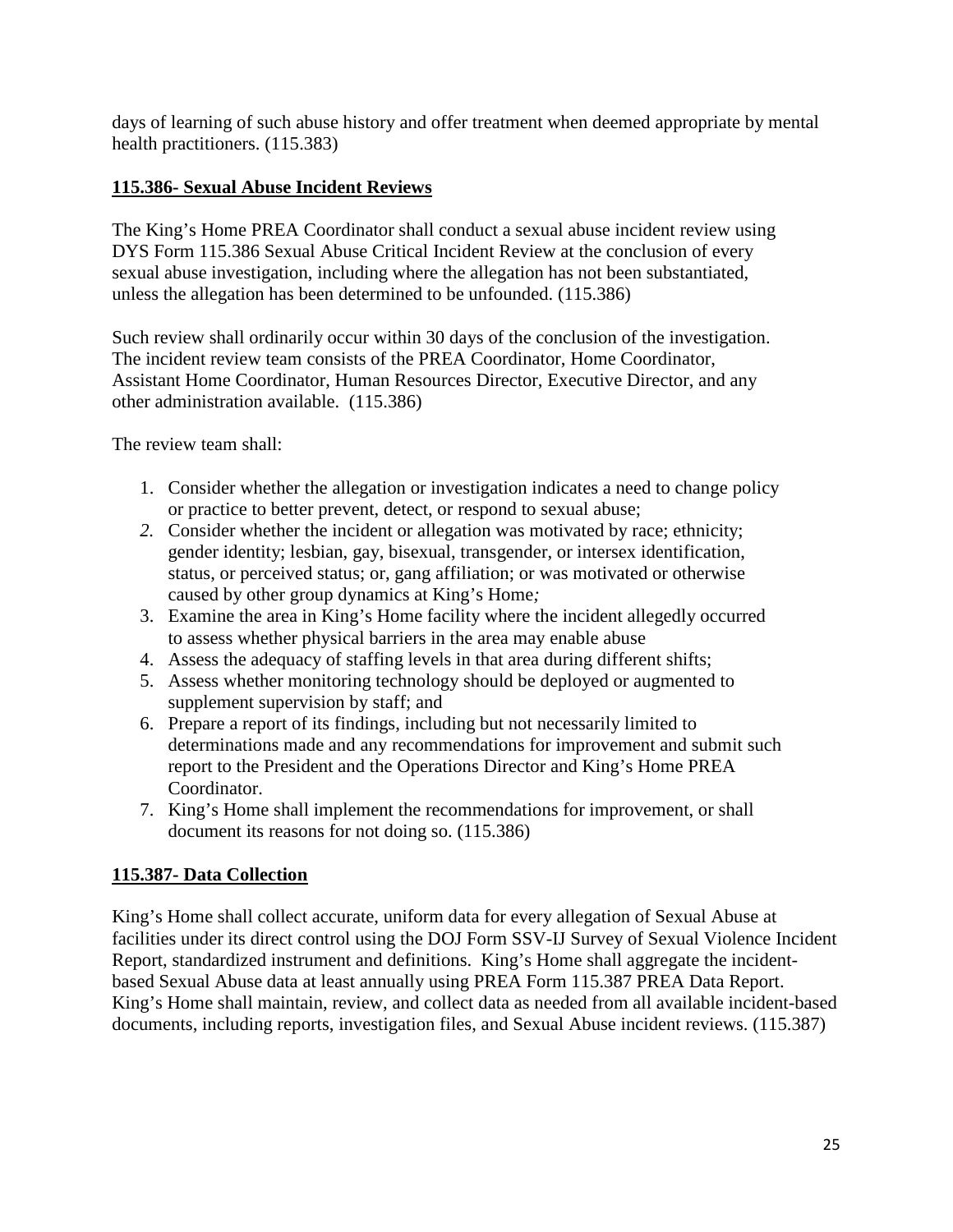Upon request, King's Home shall provide all such data from the previous calendar year to the Department of Justice no later than June 30 of each year on the U.S. Justice Department's Survey of Sexual Violence, Form SSV-5. (115.387)

#### **115.388- Data Review for Collective Action**

The King's Home PREA Coordinator shall annually review data collected and aggregated in order to assess and improve the effectiveness of the Agency Sexual Abuse prevention, detection, and response policies and practices, and training including:

- 1. Identifying problem areas;
- 2. Taking corrective action on an ongoing basis; and
- 3. Preparing an annual report of findings and corrective actions for each Facility, as well as the Agency as a whole. (115.388)

King's Home annual PREA report shall include a comparison of the current year's data and corrective actions with those from prior years and shall provide an assessment of King's Home's progress in addressing Sexual Abuse. King's Home's annual PREA report shall be approved by the Executive Director and made readily available to the public through its website. The King's Home may redact specific material from the reports when publication would present a clear and specific threat to the safety and security of the facility, but must indicate the nature of the material redacted. (115.388)

#### **115.389- Data Storage, Publication, and Destruction**

King's Home's PREA Coordinator shall be responsible for compiling records and annually reporting statistical data to the Federal Bureau of Justice as required by the PREA Law of 2003*.*  The Department of Youth Services shall make all aggregated Sexual Abuse data, from facilities under its direct control and private facilities with which it contracts, readily available to the public at least annually through its website. (115.389)

Before making aggregated Sexual Abuse data publicly available, King's Home shall remove all personal identifiers. All case records associated with claims of Sexual Abuse, including incident reports, investigative reports, youth information, case disposition, medical and counseling evaluation findings, and recommendations for post-release treatment and/or counseling shall be securely retained in accordance with King's Home record retention schedule of 10 years. (115.389)

#### **115.393- Audits of Standards**

King's Home shall contract for audits pursuant to PREA Standards § 115.401-405. King's Home PREA Coordinator will coordinate the PREA audits for their facility. (115.393)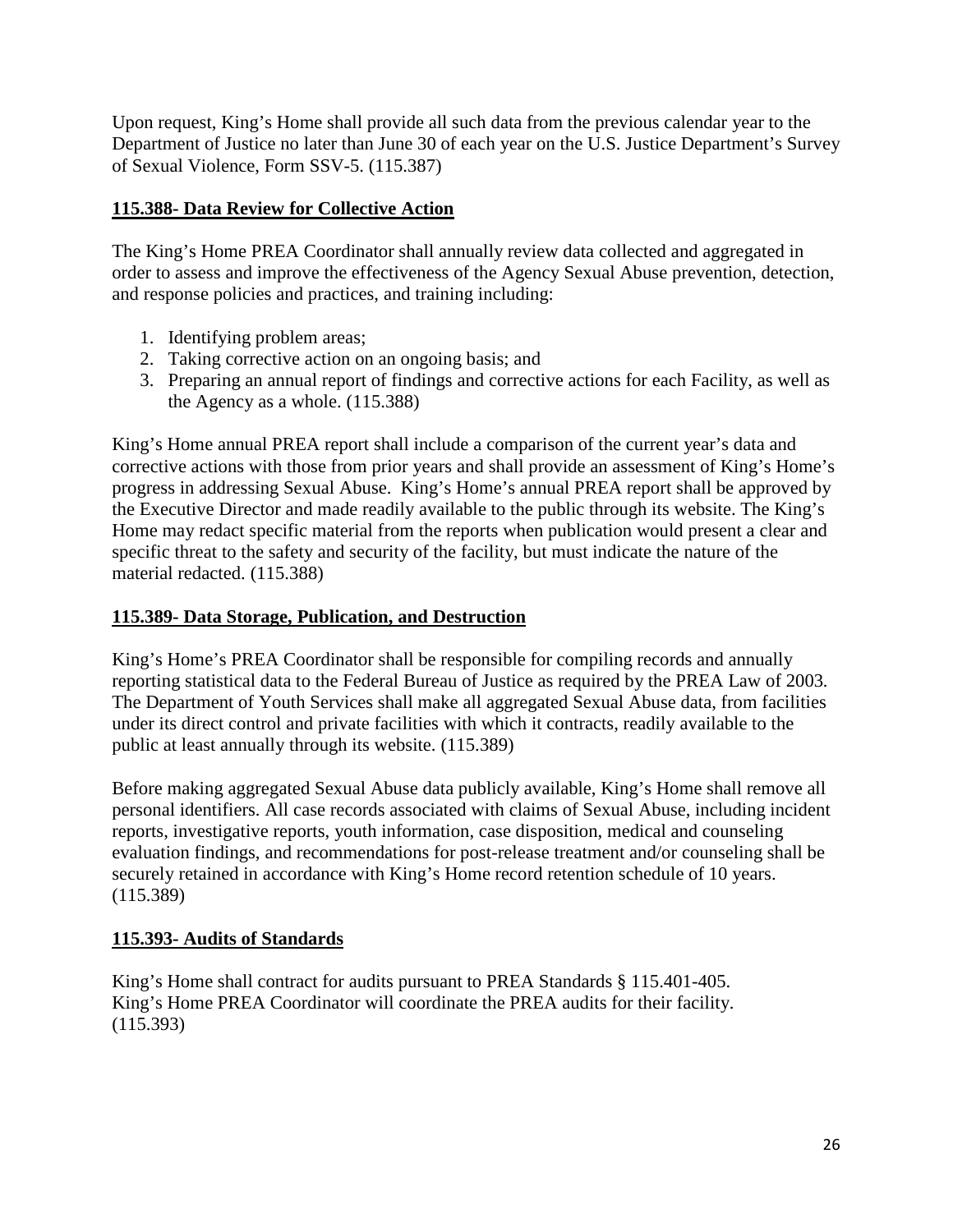#### **115.401- Frequency and Scope of PREA Audits**

PREA standards require King's Home to be audited in the first year cycle and not be audited for another three years unless a new facility is opened. (115.401)

King's Home shall be responsible for making all arrangements for PREA audits, from selection of the auditor from the PREA Resource Center list of Certified PREA Auditors, through the negotiations of a contract for the audit process and paying for the audit. King's Home shall be responsible for the complete process of uploading all documentation requested on the PREA Audit: Pre-Audit Questionnaire to the PREA Auditor who has been contracted with to conduct the audit. (115.401)

King's Home shall demonstrate compliance with the standards to include providing auditors with any relevant documentation they request and access to all areas of the audited facilities. Auditors may interview any staff, youth, supervisor, administrator, or community-based or Victim Advocates who may have insight into relevant conditions in King's Home. (115.401)

#### **115.402- Auditor Qualifications**

All auditors shall be certified by the Department of Justice. The Department of Justice shall develop and issue procedures regarding the certification process, which shall include training requirements. No audit may be conducted by an auditor who has received financial compensation from King's Home (except for compensation received for conducting prior PREA audits) within the three years prior to King's Home's retention of the auditor. (115.402)

#### **115.403- Audit Content and Findings**

Each audit shall include a certification by the auditor that no conflict of interest exists with respect to his or her ability to conduct an audit of the Agency under review. Audit reports shall state whether King's Home policies and procedures comply with relevant PREA standards. For each PREA standard, the auditor shall determine whether King's Home reaches one of the following findings: Exceeds Standard (substantially exceeds requirement of standard); Meets Standard (substantial compliance; complies in all material ways with the standard for the relevant review period); Does Not Meet Standard (requires corrective action). The audit summary shall indicate, among other things, the number of provisions King's Home has achieved at each grade level. (115.403)

King's Home shall ensure that the auditor's final report is published on the Agency's website if it has one, or is otherwise made readily available to the public. (115.403)

#### **115.404- Audit Corrective Action Plan**

A finding of "Does Not Meet Standard" with one or more standards shall trigger a 180-day corrective action period. The auditor and King's Home shall jointly develop a corrective action plan to achieve compliance. The auditor shall take necessary and appropriate steps to verify implementation of the corrective action plan, such as reviewing updated policies and procedures